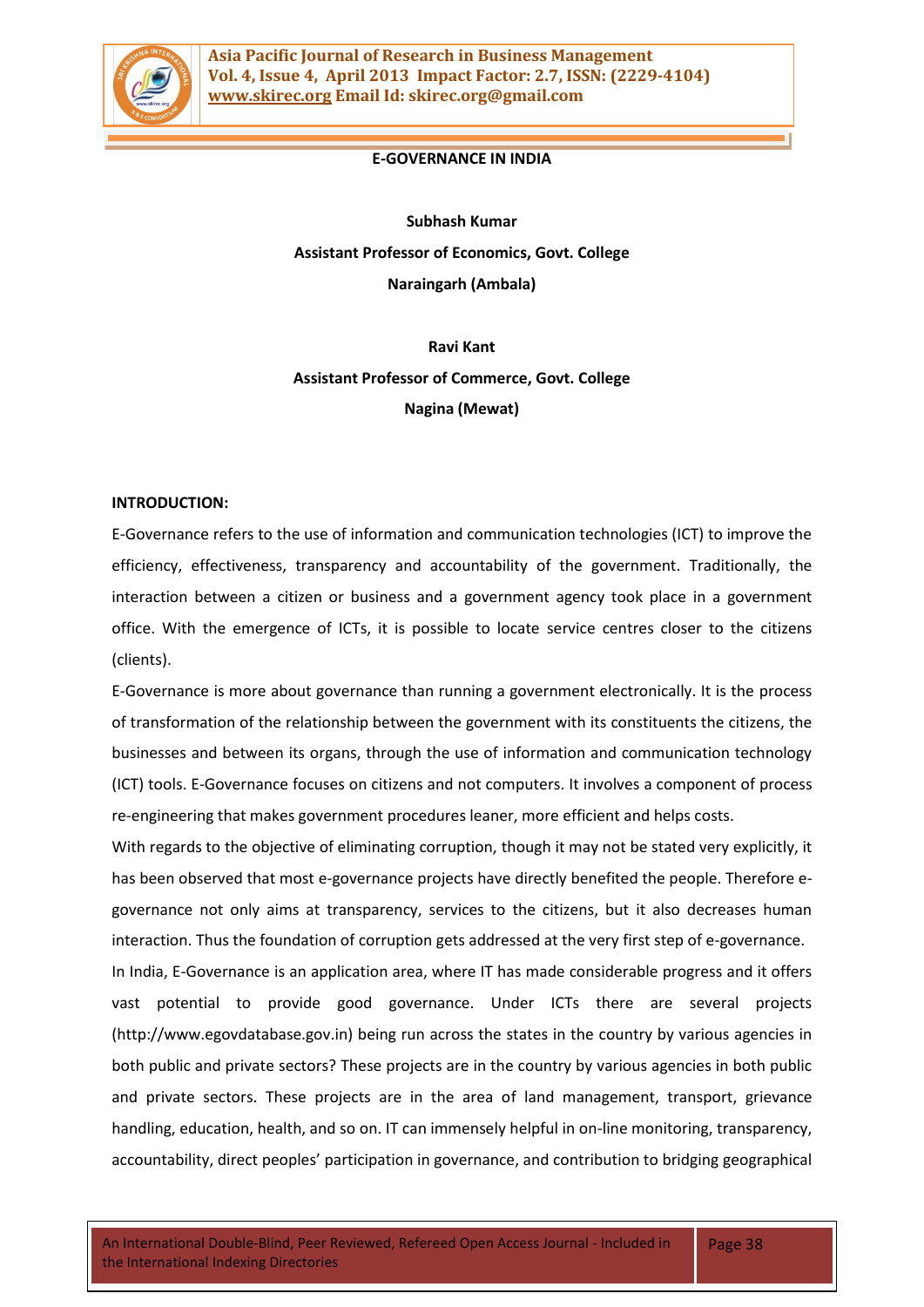

divide. With the setting up of Kiosks at the village level, citizens can utilise them as One Stop Shop for availing basic services at the village level. The village level Kiosks provide scope for timely availability of services and access to vital information as may be needed on a routine basis.

Although the advocates of e-governance tend to define it as something that is always beneficial, a value-natural perspective may interpret it as new mode of governance that extensively uses advanced forms of ICT in pursuing public polices, maintaining organizational relations, interacting with customers and delivering services (Ghere & Yong, 1998). However, one of the most significant dimensions of e-governance is the creation and maintenance of websites by legislatures, ministries, agencies, political parties, local institutions, and so on. The main rationales behind this opting for egovernance are that e-governance will reduce costs and delays in delivering services, expand citizens' access to public sector information, reinforce innovation in public agencies, increase transparency and public accountability, weaken authoritarian tendencies, and strengthen civil society and democracy (Pardo, 2000; Heeks, 2001 & Norris, 2001).

In line with this global trend, India has undertaken massive initiatives to introduce e-governance at the national, state and local levels. In terms of the total number of government websites, although the advanced industrial countries top the list, India is ranked seventh in the global list (Norris, 2001). Similar to the previously mentioned common rationales, the top policy-makers in India tend to justify the adoption and expansion of e-governance on the grounds that it costs less, reduces waste, promotes transparency, eliminates corruption, generates possibilities to resolve rural poverty and inequality, and guarantees a better future for citizens (Dev, 1999; Schware, 2000; Wadia, 2000 & Siliconindia, 2001). In short, the government tends to portray e-governance as the panacea for all ranges of problems confronting India. But there are critics who, in general, suggest that the whole enterprise of ICT may have created a new class of 'untouchables' living in 'information poverty', compromised equal access to government services and eroded accountability and individual privacy (Ghere and Young, 1998; Hariharan, 1999 & Upadhyaya, 2000).

One of the central research questions emerging from these favourable and critical views on egovernance is how such a new mode of governance has affected the perception of users and how usages the e-governance.

#### **E-GOVERNANCE IN INDIA: CURRENT POLICIES AND INITIATIVES:**

India is one of the leading countries venturing into e-governance. Recently, the Indian Government has set the target of delivering at least 25 percent of its dealings and services electronically (MIT, 2001a). In this regard, the Indian Government's major policy measures have been defined in terms of computer density, connectivity, content, cost and cyber laws (Vittal, 2000). More specifically, the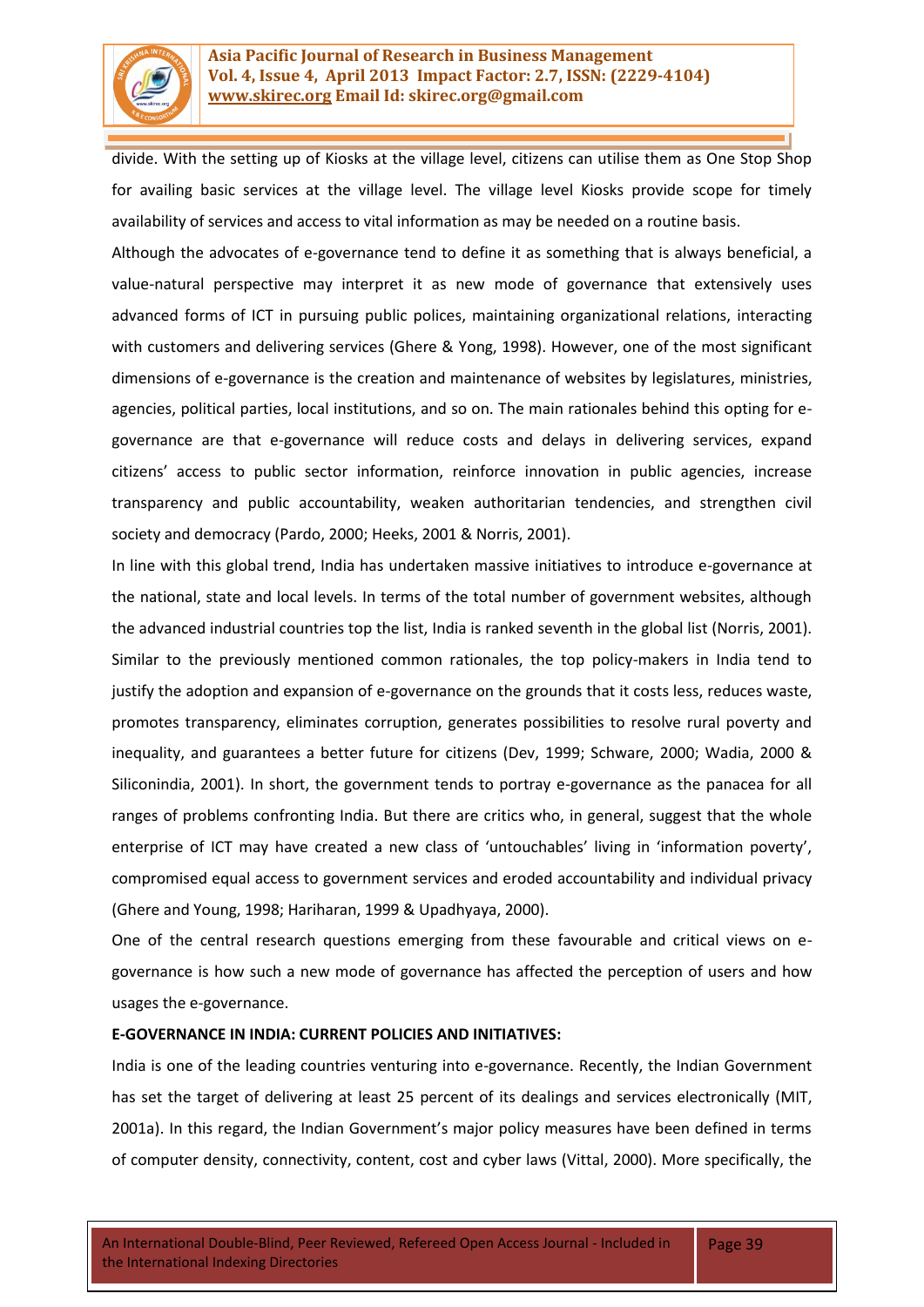

Indian Government has decided to boost 'computer density' by making computers easily affordable; to increase 'connectivity' by improving the telecommunication system based on optic fibre networks; to upgrade 'content' by making government sources on computers readable by ordinary citizens; to cover the 'cost' of ICT by ensuring adequate allocation in the national budget; and t introduce 'cyber laws' by adopting the Information Technology Act. Under this overall policy framework, the government has introduced various measures for e-governance, which can be categorized into national and state level initiatives and institutions.

#### **INITIATIVES AND INSTITUTION AT THE STATE LEVEL:**

Although the central government has adopted certain measures to assist various states in pursuing e-governance, the state governments themselves have undertaken massive initiatives to transform their governance systems based on IT. At a recent conference on e-governance in Bangalore, IT Secretaries from 32 states and union territories expressed their strong commitment to e-governance (Centre for the Development of Advanced Computing, 2000). In September 2000, Bill Gates, the chairman of Microsoft, advised 10 Chief Ministers on the role of IT in improving governance (Wadia, 2000). Of the total 25 states and seven union territories in India, some of the leading examples of egovernance include Andhra Pradesh, Gujarat, Karnataka, Kerala, Madhya Pradesh, Maharashtra, New Delhi and Tamil Nadu (Siliconindia, 2001).

More specifically, the Andhra Pradesh Government took the initiative of e-governance known as the Andhra Pradesh State Wide Area Network, which is a network for data, voice and video communication (MIT 2001c). Madhya Pradesh followed Andhra Pradesh's example by introducing its own e-governance with some modifications. In particular, the government in this state has introduced extensive computerization in dealing with payrolls, the budget, accounts, personnel, official communications, land records, public programmes and relief operations. (PC World, 2000).

Karnataka is another state that has undertaken an ambitious e-governance programme. This state government has begun to computerize most departments, especially the education department. Its major city, Bangalore, is known as an IT hub attracting over 1500 IT companies from advanced industrial nations; and its Indian Institute of Information Technology has a very advanced infrastructure and IT facilities (Siliconindia, 2001). Similarly, the Government of Tamil Nadu is strongly committed to transforming the state into and advanced system of e-governance by computerizing its major departments and building technical capacity, with the ultimate objective of restoring public confidence and creating an effective relationship between government and citizens (PC World, 2000 & MIT, 2001c). In Kerala, however, the state government uses selected nodal officers in each department to accelerate the application of IT. In this regard, one unique feature of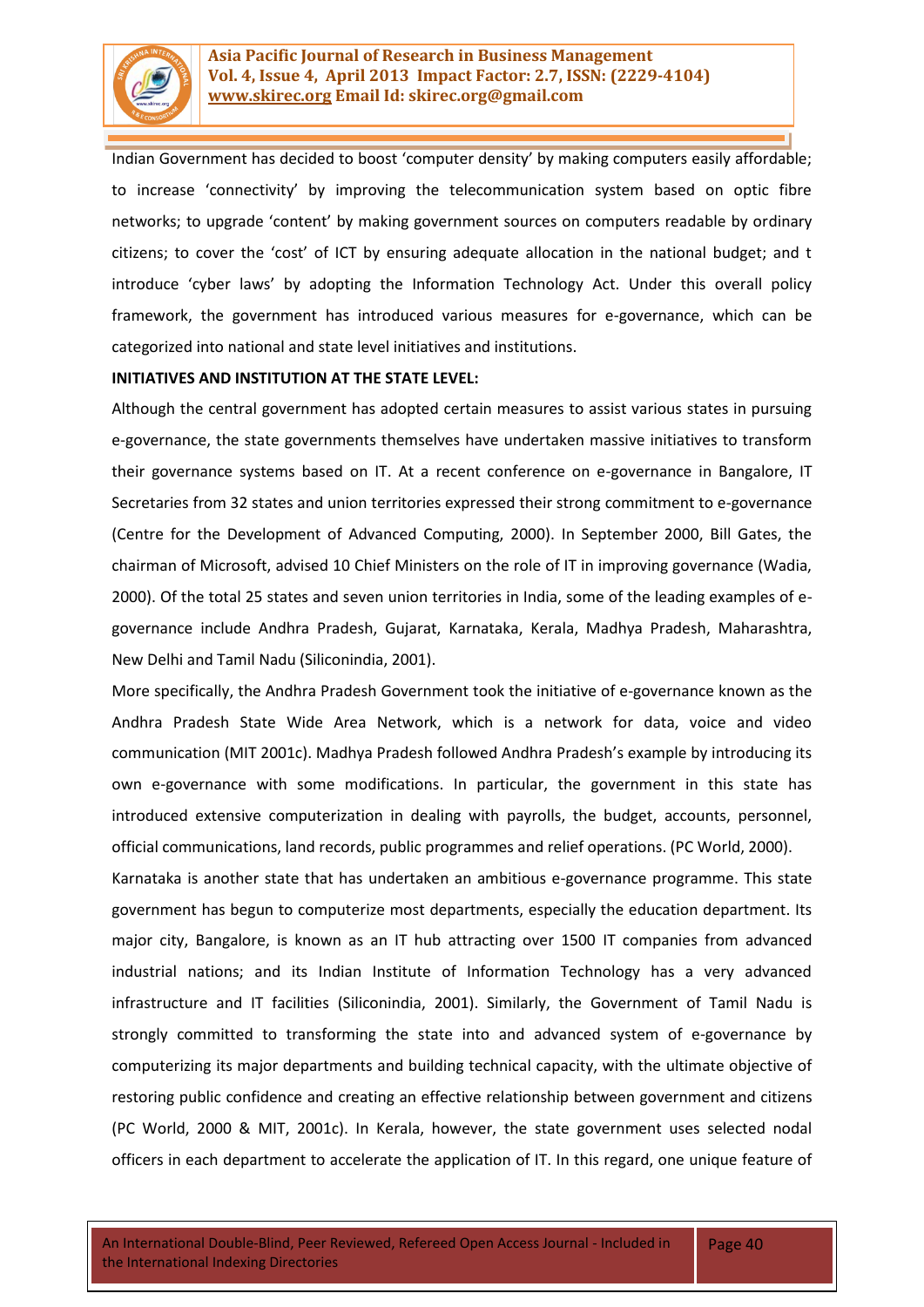

Kerala is its comprehensive programme aimed at decentralizing e-governance to the district levelmany district cooperative banks and credit societies have been networked. Activates and documents which have been put on the internet may cover tax collection, accounting, welfare schemes, court rulings and government orders and directives (PC World, 2000).

There are other states that are also pursuing e-governance. For example, the Rajasthan Government has taken measures to strengthen e-governance, proposing the creation of a state wide network to provide information and video communication to both public and private organisations (PC World, 2000). The Department of Information Technology in Rajasthan has developed such programs as RajSWIFT to facilitate the use of online data and email communication among officials; and RajNIDHI to provide services to citizens in a transparent and responsive manner (MIT, 2001c). The Government of Gujarat has introduced a state-wide network (Wide Area Network) connecting all office complexes and corporations in the state. The U.P. Government has taken a special interest in transforming its Allahabad district into a Smart District (MIT, 2001c). Similarly, the Government of Maharashtra is trying to develop Mumbai and Pune into major IT hubs while pursuing the state-wide expansion of e-governance. It has taken on the responsibility for developing IT skills and awareness among employees through training, and to link all district-level offices through the Wide Area Network (PC World, 2000 & MIT, 2001c).

Although the status of e-governance in other states has not been discussed, they also have their independent agendas for e-governance, which include, in particular, Haryana, West Bengal, Orissa, Tripura, Meghalaya and Himachal Pradesh. Beyond these state-level initiatives, e-governance has been pursued at the local community level. The national information infrastructure not only covers the state and district information systems discussed earlier, it also encompasses local information facilities, and thus, offers an expansive multilateral network connecting all information users and information providers (MIT, 2001a). A good known as Gyandoot, which was adopted by the district panchayat of Dhar district in Madhya Pradesh to extend IT services, including both e-governance and e-commerce, to rural areas in a people-centred manner (Misra, et al., 2001).

#### **WHAT IS E-GOVERNANCE?**

E-Governance is use of information and communication technologies with the aim of improving information and service delivery of government sector, encouraging citizen's participation in the decision-making process and making government more accountable, transparent and effective. Among others, e-governance offers the advantages such as:

- Empowerment through information sharing,
- Involving people in decision-making,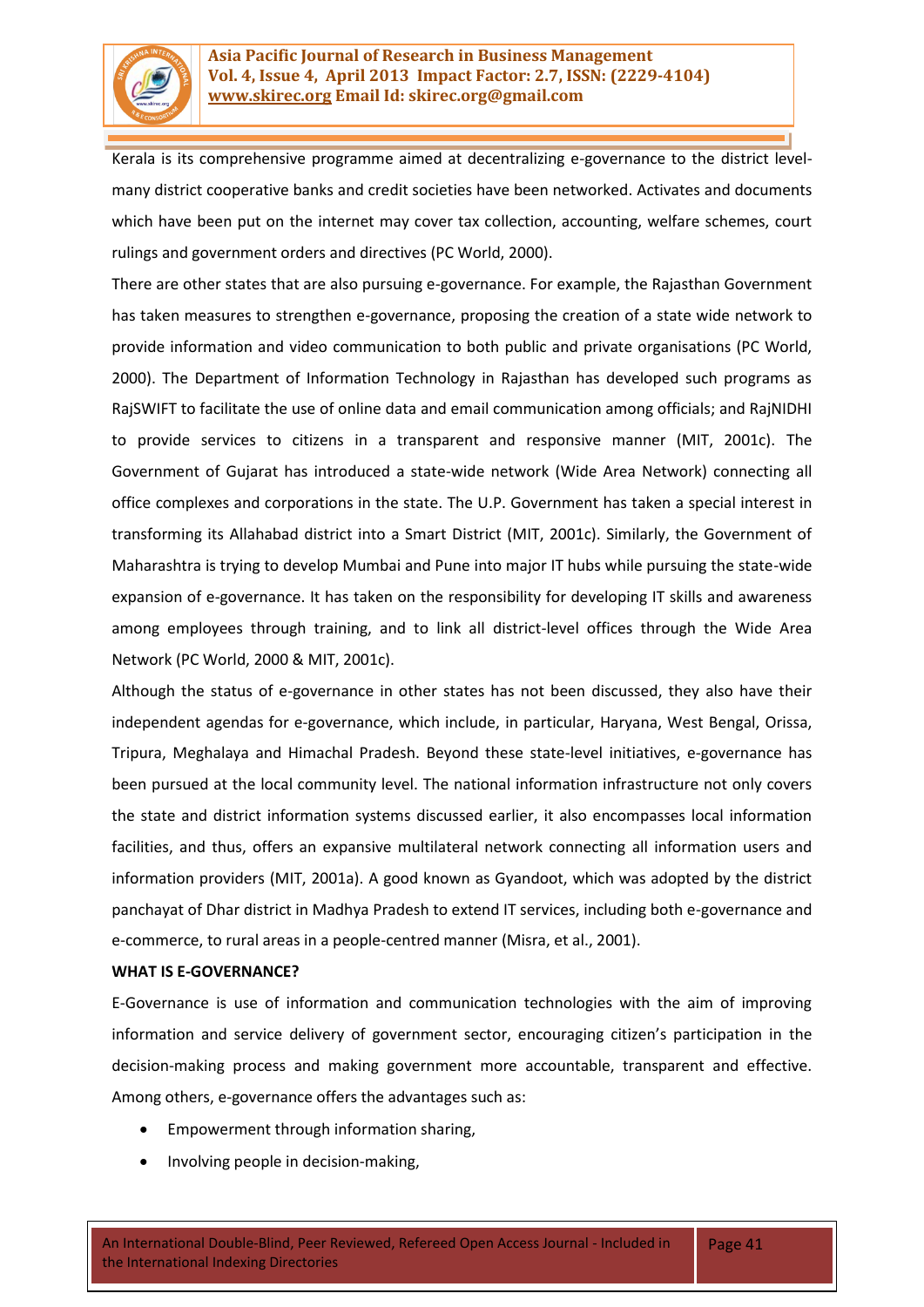

- Providing better service delivery,
- Increasing transparency and
- Reinforcing government credibility and accountability

E-Governance offers opportunities to transform both the mechanics of government and the nature of governance itself. It affects all government functions and agencies, the private sector, and the society in general. Needless to emphasize the application of IT in information and knowledge area, there is a great deal of possibility of its usage in providing good governance to people in remote places in rural areas. It will the stile - by electronic way if approaching, interacting with, and delivering services to citizens; the stance – by being more efficient, transparent, and accountable; and the substance – the information and knowledge that can be shared or the feedback that can be taken from citizens.

#### **INFORMATION AND COMMUNICATION TECHNOLOGIES (ICTs):**

Across the world information and communication technologies (ICTs) have ushered in an era of information exchange changing political, economic and social structures forever. Modern ICTs permit the sharing of information, knowledge, and hence power, as was never possible before. In this realm, governments possess a duty not just to provide services as efficiently as possible, but also to make the government operations transparent and civil servants accountable to those they serve. ICTs are becoming as important as roads and access to new technology must be viewed as a basic good, like electricity and water. Knowledge is power and information is the vehicle that conveys knowledge. Control the flow of information is the vehicle that conveys knowledge. Control the flow of information and you limit what people are able to know and, therefore, do. The barriers to technology access are primarily socio-economic, educational, and geographical and disability related. Poverty is a barrier to adopting ICTs, hence the importance of public access facilities. Where individuals are online, they are better connected, better informed and better able to participate in economic, social and democratic activities. Information access is a continuum from the entirely private to fully public. In between lie grey areas where ownership, access and even the existence of information are contested. Government has a strategic role to play in ensuring that citizens are connected and confident users of ICTs

#### **WHAT SHOULD E-GOVERNANCE RESULT INTO:**

 **Better Information Sharing:** Information about local resources, guidelines of schemes, funds, on-going projects, etc. should be available to citizens in order to facilitate them to give their views to the government departments. It would be a first step towards citizens' participation in development process.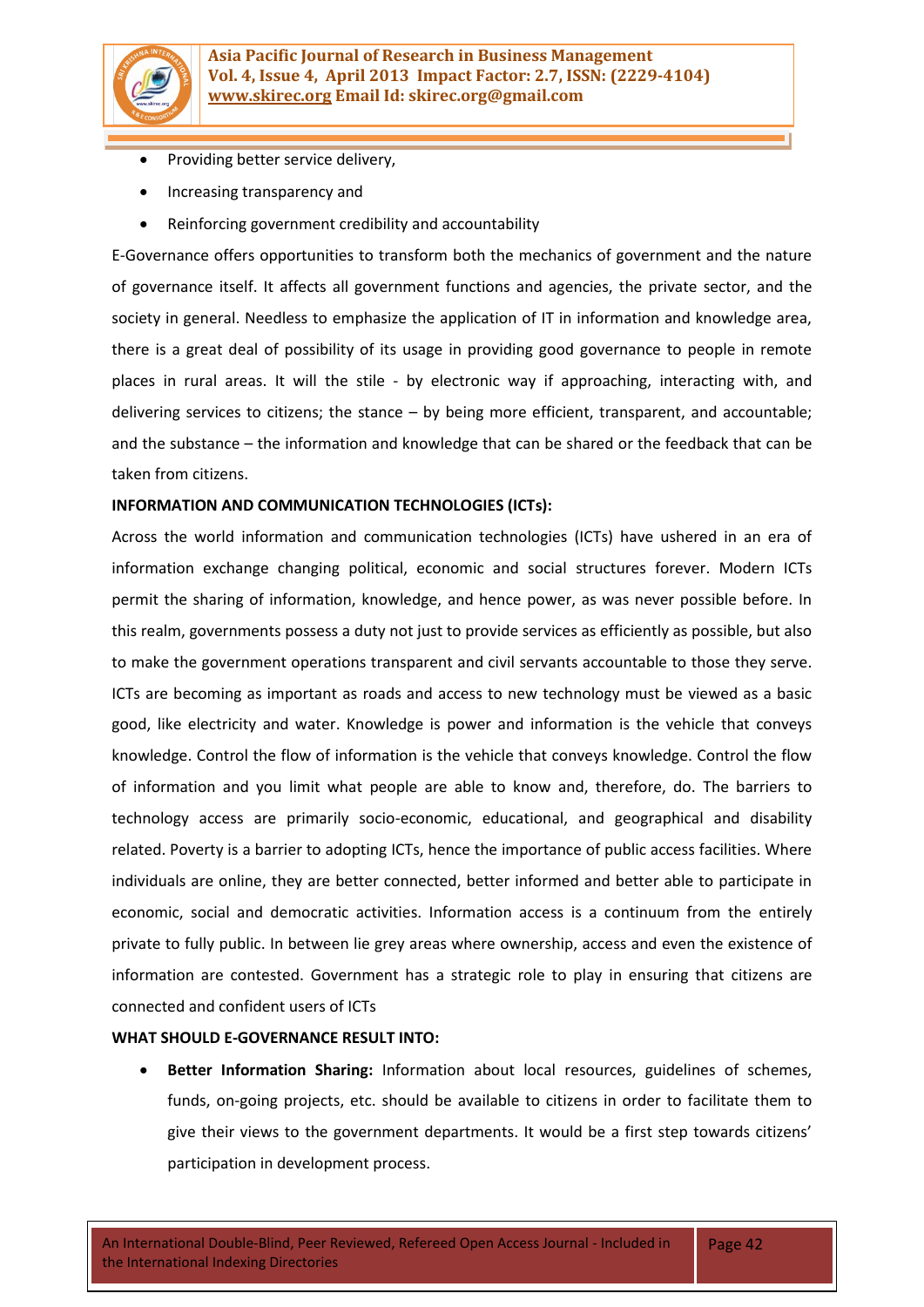

- **Quality Service Delivery:** The delivery of services to citizens' should conform to set standards.
- **Grievance Redressal:-**The grievances should be redressed within a time limit.
- **Feedback:** Citizens should be in a position to give feedback to government departments/ service provider about the services/ information provided to them.
- **Involving People in Decision-making for Local Development:** Citizens should get the opportunities to participate in the decisions making processes of local development.
- **Transparency:** It should provide transparency in decision-making, and the citizens should have access to the reasons for the decisions taken.
- **Accountability:** It is essential for maintaining public confidence in governance, justifying and ensuring the overall legitimacy of the E-Governance system.(36)

### **E-GOVERNANCE AND E-GOVERNMENT:**

E-Governance facilitates government and efficient, speedy and transparent process to disseminate information to the public and other agencies, and to perform government administration activities. A lot of initiatives have already been taken in the area, but specialists clamour for things to be implemented. A lot of measures are still to be taken for authenticity and confidence in online transactions.

E-Government is the use of information and communications technologies (ICT) to transform the transparent, effective and accountable. E-Government does not mean putting more computers on the desks of government officials. And e-government is more than just a government website on the internet. Political, social, economic and technological aspects determine e-governance. It establishes a relationship between government officials and citizens, providing greater access to government information and services by making the government accessible online; promoting citizen participation by enabling citizens to interact more conveniently with government officials, such as by requesting government service and filing required documents through website; increasing government accountability by making its operations more trans patent, thereby reducing the opportunities for corruption; and supporting development goals by providing business, rural and traditionally underserved communities with information, opportunities and communications capabilities,. E-Government is not only used in developed countries. Some of the most innovative used of the Internet in governance are being successfully used in the developing countries, as well.

E-Government will not be successful just only buying more computers and putting up websites. It's not sufficient to automate administrative practices from the paper system to digital system. Rather, e-government is a process of transforming government; it requires planning, political will and a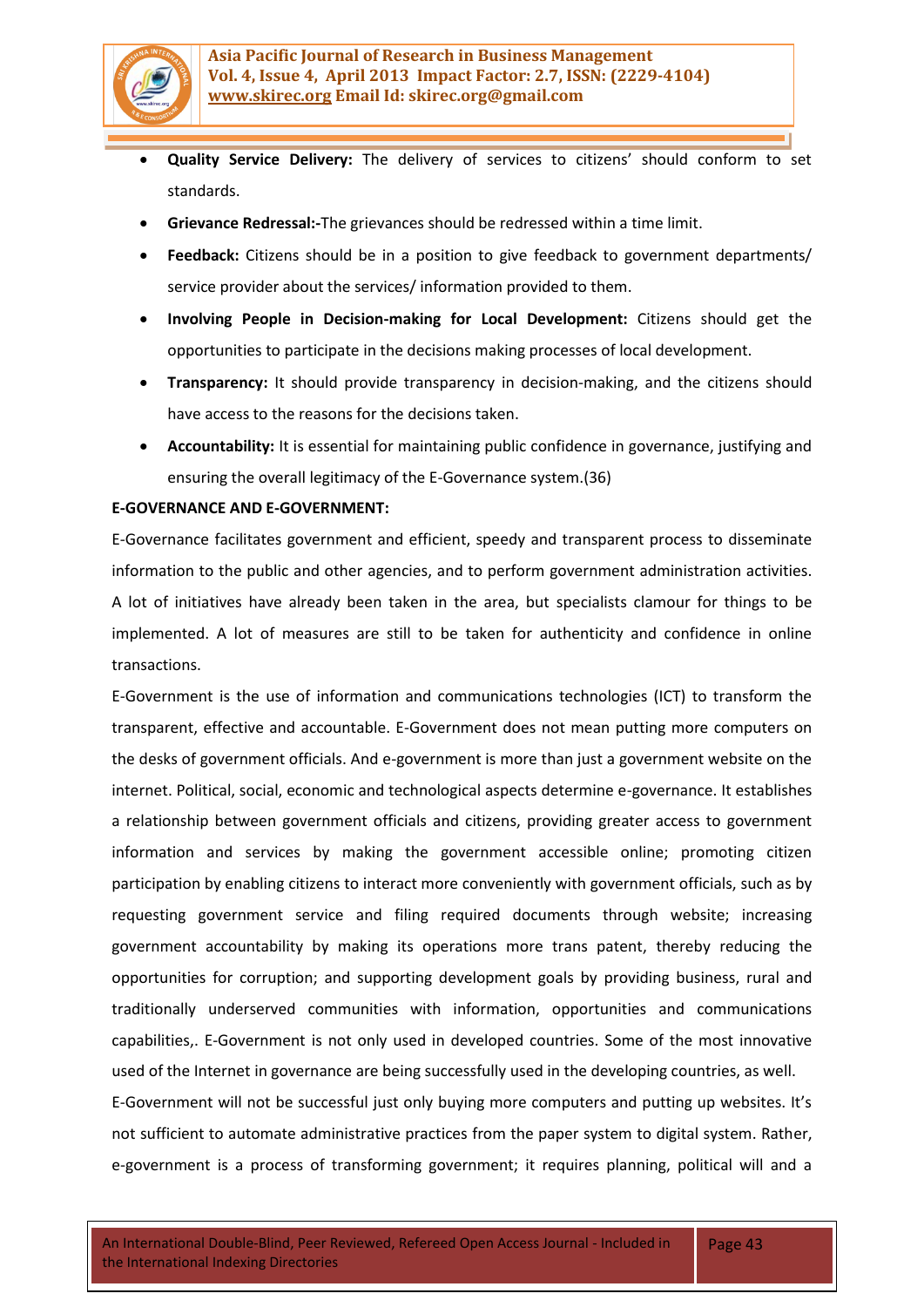

sustained dedication of resources. Success of e-government will not be guaranteed with the mere purchase of advanced technology or the direct automation of complex procedures until it can increase the rate of citizen participation there by bringing about bthe greater effectiveness in government. Technology introduction cannot change the mentality of bureaucrats who do not view the citizens as valued customer of government or an important participant in decision-making.

## **E-GOVERNANCE HAS DIFFERENT CONNOTATIONS:**

- **E-Administration:** The use of ICTs to modernise the state; the creation of data repositories for MIS, Computerisation of records.
- **E-Services:** The emphasis here is to bring the state closer to the citizens. Examples include provision of online services. E-Administration and E-Services together constitute what is generally termed E-Government.
- **E-Governance:** The use of IT to improve the ability of government to address the needs of society. It includes the publishing of policy and programme related information to transact with citizens. It extends beyond provision of on-line services and covers the use of IT for strategic planning and reaching development goals of the government.
- **E-Democracy:** The use of IT to facilitate the ability of all sections of society to participate in the governance of the state. The remit is much broader here with a stated emphasis on transparency, accountability and participation. Examples could include online disclosure policies, online grievance redress forums and e-referendums.(2)

#### **REVIEW OF LITERATURE:**

A conceptual view of e-governance states Citizens interaction is one of the major objectives followed by the interaction with the business organizations. This interaction is further facilitated and became credible by the exchange of information within and among the local central governments. The computer networks, powerful software databases. The e-governance is governed by the help of sophisticated hardware, software and technology experts (Bakshi, Pyngvil & Kalita, 2010). E-Governance is definitely not about just PC development in government departments. At best, it is the first step towards organising vital information in a manner in which it can be easily retrieved and processed further. It is about transforming the entire process of citizen services delivery. E-Governance is about making life easier and simpler for the citizen (Dasgupta, 2003). Organisational divide Faith-based organizations Technology cultures. The challenges faced by faith-based institution in a low-income, predominantly Black community seeking to take advantage of grants provided through the White House Office of Community and Faith-Based Initiatives (FBCI). FBCI is an E-Government program that assists non-profit organizations in competing for Federal dollars with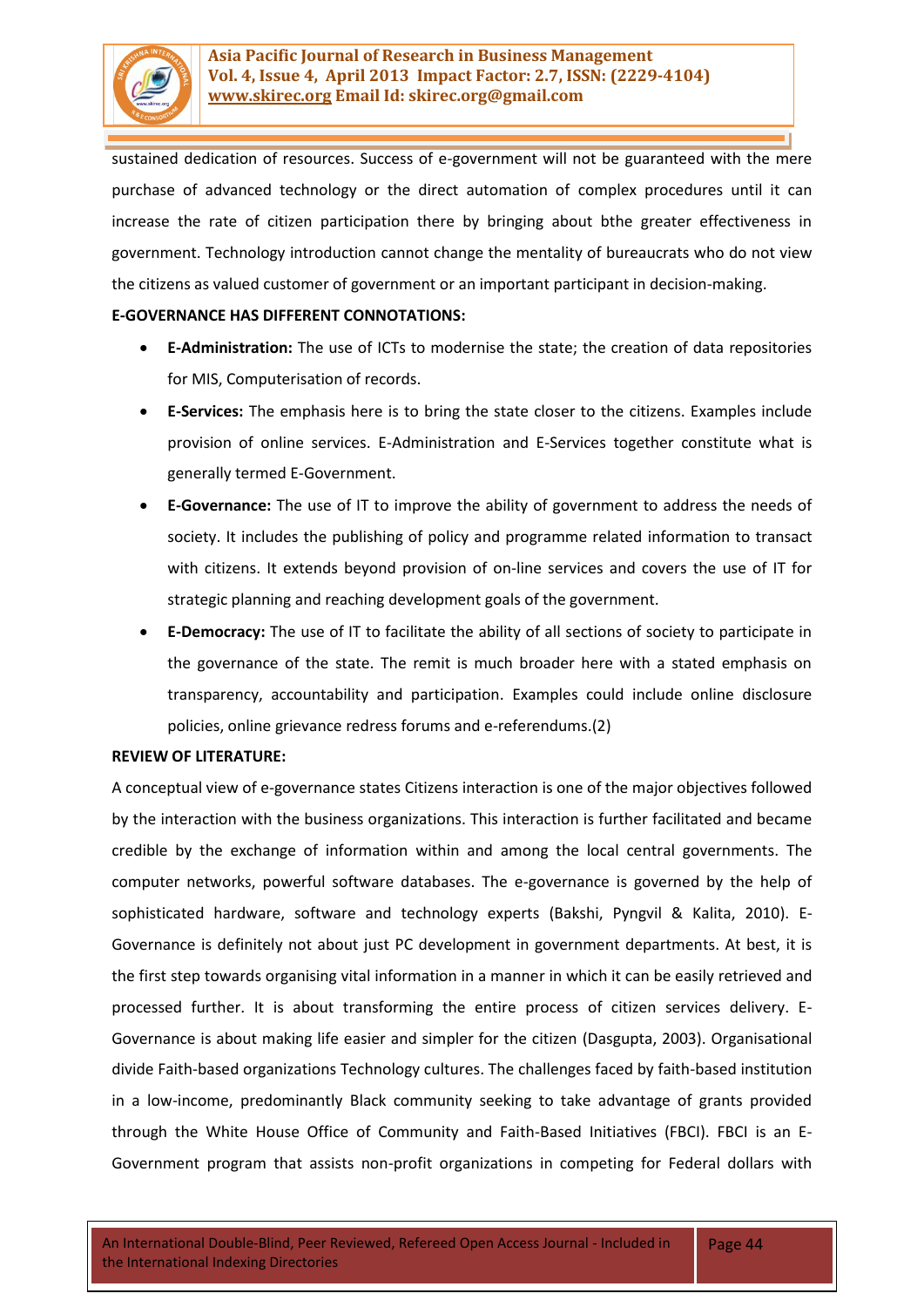

fewer bureaucratic barriers. Informed by the design-actuality framework, we interviewed clergy at seven faith-based organizations. This e-Government initiative may unwittingly exacerbate existing disparities in the strategic use of information and communication technologies (ICT) (Kasny & Lee, 2011).

ICT can be used as an effective tool for rural development. An example of the adoption of ICT by a rural community is the 'Warana Wired Village' project, in the state of Maharashtra, India. There, the local cooperative is using ICT to streamline the operations connected with sugar cane growing and harvesting (Raina & Cecchini, 2002). ICT facilitates disintermedication through the creation of an alternative development paradigm that skips the formation of co-operatives and self-help groups and replaces then with the network society. It exemplifies the fact ICT could be and is and enabler in developmental goals. The e-choupal project thus brings out the concept of profitable rural development (E-Gov. A Case Study, 2004). E-Governance combines good governance reforms with new information and communication technologies (ICT). It benefits citizens and govt. employees alike by enhancing management processes, service delivery, and public interface in order to provide more efficient, convenient and transparent services. Implementation of e-Governance is one of the mandatory reforms under Jawaharlal Nehru National Urban Renewal Mission (JNNURM) (Vaidya & Matzie, 2009). Transforming the lives of rural citizens remains the biggest challenge in India in spite of various steps lies in providing a framework where Information and Communication Technology (ICT) can bring in economic benefits for the country and its people (Tanwani, 2009).

ICT which has proved its worth in other areas is said to be used here as well. Some news clippings mentioned that there will be a call centre that will answer all the queries related to the mela. But how many of us are aware of it? In fact a simple Google search could not find us the answer! All that we came across was the website of the Kumbh Mela with some contact details and an email directory (Barooah, 2010). Social inclusion begins when all the tiers of the government are connected to contribute to the productivity of the nation. Efforts are being made to revolutionize panchayats by leveraging ICT for scaling up the efficiency at the grassroots. The Ministry of Panchayati Raj is carrying out extensive research to assess G2G and G2C functions (Datta, 2010). By deploying the latest ICT the government departments can not only maximize access to information, but also can bid farewell to the massive paper trail often associated with various government agencies. Rather than providing non-detailed information to uninterested constituents, the departments can now direct the right information to the right people at the right time. Further, the enterprise-wide information can be an asset to the government as well as to the entire population. This will help the departments in detailed micro level analyses and decision-making (Gupta & Lenin,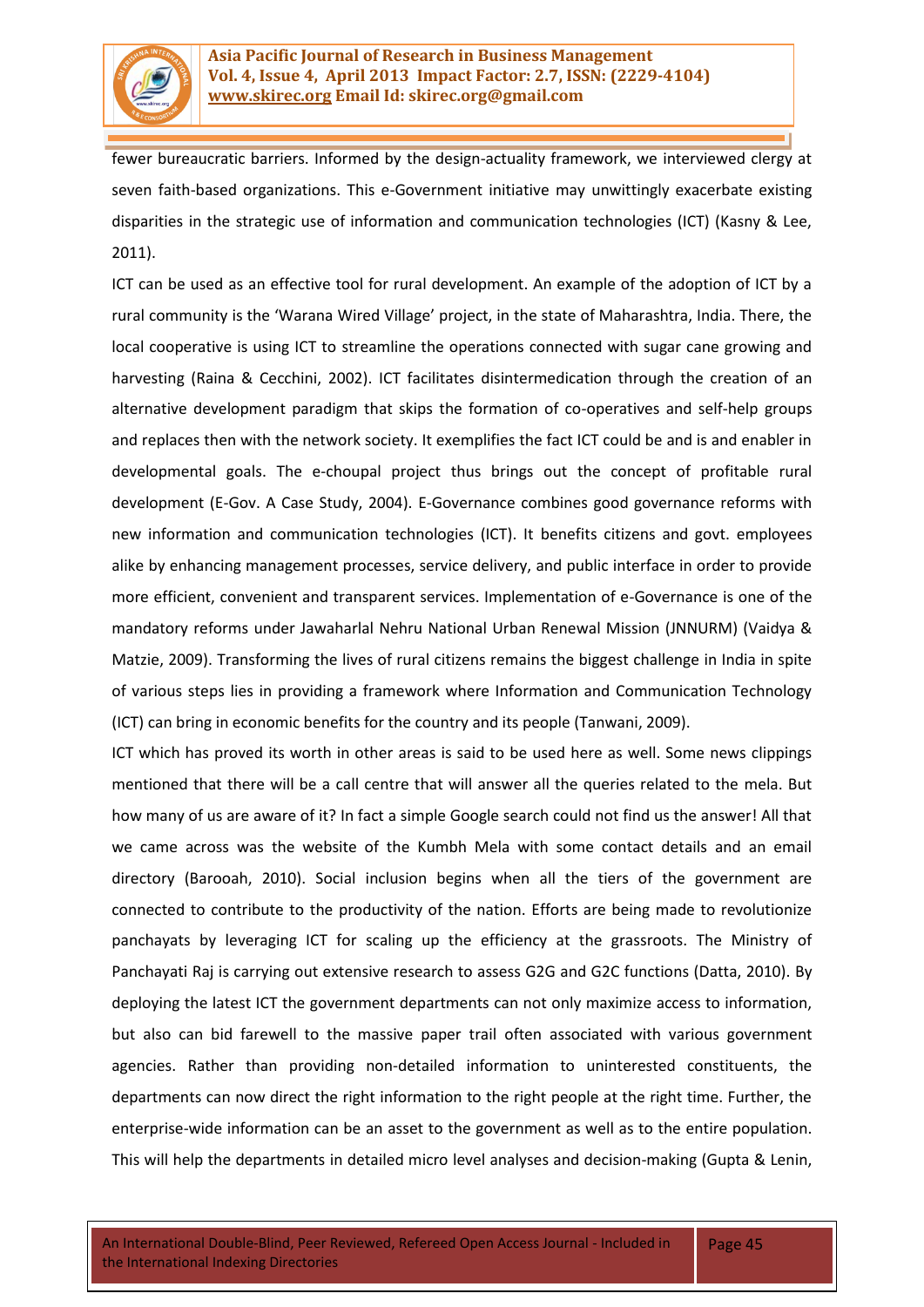

2006). According to the Global Information Technology Report (GITR) 2004-05 brought out by INSEAD and World Economic Forum, India became the  $39<sup>th</sup>$  country in the Network Readiness Index (NRI). A spate of reforms-post-1991 economic crisis-has given impetus to the Indian economy, and particularly to the ICT sector. As part of the reform agenda, the Indian government has taken major steps to promote ICT (E-Governance study, 2007). More and more public administration emphasizes how information and communication technology (ICT) can be used to support transformation change in governmental functions globally to achieve efficiency and cost-effective service delivery to citizens. Bangladesh public administration employs energies to achieve this goal. Experience in some developing countries has shown that e-Governance can improve transparency which leads to among other things, corruption control and poverty reduction (Bhuiyan, 2011).

Global ICT programs are defined as new and universal modes of organizing mediated by technology and enacted through a novel mix of policy instruments, international institutions, business interests, and techno/managerial concepts. Largely unexplored in the various fields studying innovation and digital technologies, such programs are of interest, not least because of their projected ability to promote innovation and help achieve new mechanisms of governance at local, national, and global scale (Navarra & Cornford, 2009). In all societies, the formation of public governance is largely dependent on its contextual parameter, including social structure, economic condition, political atmosphere, cultural pattern and technological trend. The nature of governance often changes depending on the intensity and speed of transition in some of these often changes depending on the intensity and speed of transition in some of these surrounding factors. In the current age, one of the most significant contextual phenomena affecting public governance is the revolution in Information and Communication Technology (ICT) (Haque, 2010). Internationally, this revolution in ICT has facilitated the globalization of the economy, business, finance and culture (Berleur, 1997; Heeks, 1999). Today ICT constitutes the fastest growing component of the global economy and the revenue generated by the interactive information industry may have reached \$3.5 trillion (Hariharan, 1999).

In respond to this transition in the context of governance, in almost every country, the state has taken the necessary initiatives to restructure political and administrative institutions by adopting ICT in order to enhance electronic interaction and service delivery (Menzel, 1998 & Galbi, 2001). Today public servants are encouraged and trained to be familiar with the tools and languages of ICT (Menzel, 1998). In fact, there have emerged many buzzwords - including digital governance, smart governance, net-governance, cyber-management and digital democracy – which overlap with the notion of electronic governance tend to define governance (MIT, 2001b). The use of public access venues is shaped by the following trust factors: safety concerns, relevance of the information,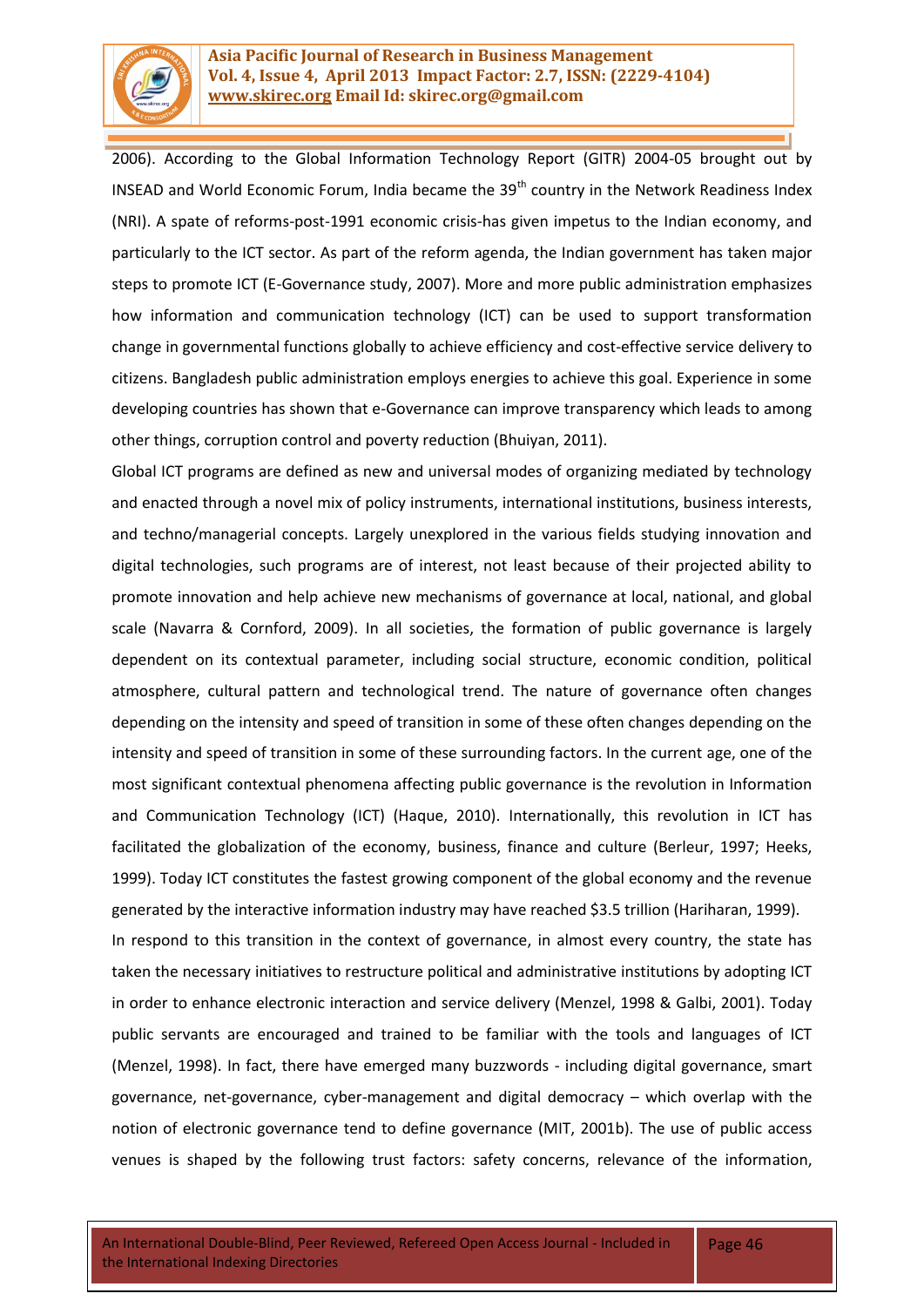

reputation of the institution, and users' perceptions of how "cool" these venues are. While libraries tend to be trusted as most reputable, telecentres tend to be trusted as most relevant to meet local needs, and cybercafés tend to be perceived as most "cool". Understanding these perceptions helps gain a more nuanced understanding of the way services are provided in venues that offer public access to ICT (Gomez & Gould, 2010). In most African countries, compared to any other part of the world, the use of information and communication technologies such as those necessary to provide e-Government services is minimal. The continent was once labelled a "technological desert." The contributing factors, among others, are lack of infrastructure, low literacy rates, low economic development, and a variety of cultural factors. Despite these obstacles, most African countries have made noticeable progress curing the last couple of decades. Almost all African governments now have some presence on the Web, including fully fledged e-Government web portals, albeit in small number. However, the current status of e-Government services in African countries is not well documented in detail (Rorissa & Demissie, 2010).

Internally, within each society, the conventional forms of communication (print media, motion pictures, radio, telephones, and records) are increasingly being replaced with digital and wireless technologies such as cellular telephones, satellites, electronic mail and, above all, the internet (Gudaitis, 2001). The logics embedded in the design of new technology and extant political interest and values inscribed in e-government policies. The e-government enactment framework is proposed as a theoretical and analytical approach to understand and study the complexity of these relationships which shapes e-government polices (Cordella & Lannacci, 2010). Efficient and effective e-Government suggests that governments will gain economies of scale, reduce costs, and provide technology-enabled user services. The extent to which these goals of e-Government are mutually exclusive is an issue that requires additional study. The relationship between citizen-centered e-Government services and the attainment of cost savings. A key issue is that citizen centered e-Government implies that governments know what citizens want from e-Government, want to meet citizens expectations and needs, and actively seek to discover what citizens want from e-Government (Patwa, Mishra & Rathore, 2010).

The Right to Information Act, 2005 has been hailed as a landmark administrative reform unleashing an unprecedented era of transparency, accountability and efficiency in governance. E-Governance further makes Right to information (RTI) a meaningful reality. The important initiatives for RTI and E-Governance at the national level, across states and concept of "E-District" have been discussed. The maximum need of RTI and E-Governance is observed at decentralised levels (Jain & Jain, 2009). The potential use of electronic ID cards in e-Government applications is likely to further provoke and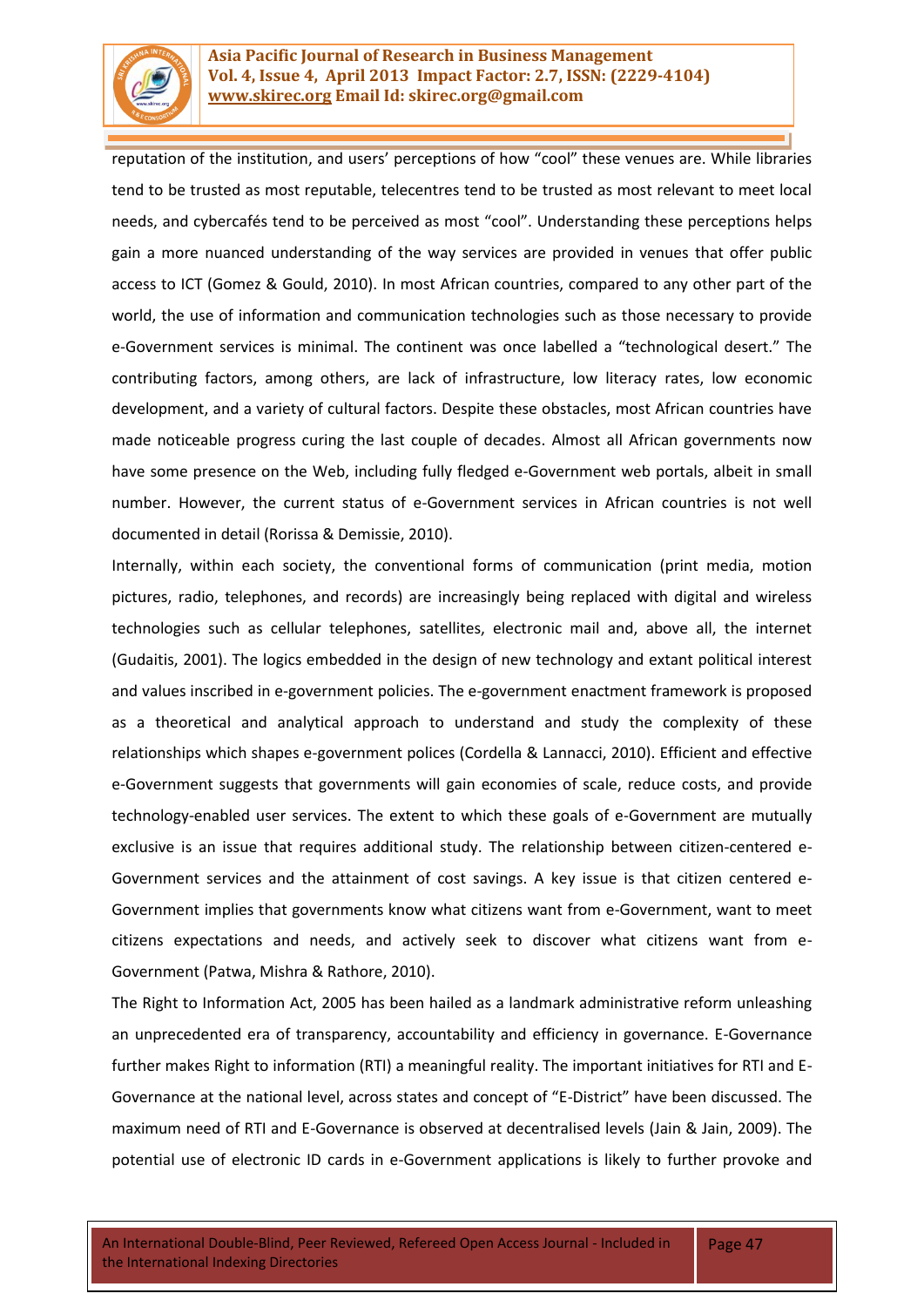

accelerate the privacy debate, and - if envisaged to support user-focused services-requires better legislative and regulatory collaboration from a holistic perspective. All Belgian governments have created legal frameworks for e-government within their jurisdictions (E-Government Study, 2010). As part of the reform agenda, the e-governance project called 'e-seva' was first set up in Hyderabad in 1999. This project seeks to provide smart and good governance, in tune with the principles of new public management and the changing nature of the state. The e-seva aims to cover electronic service as 'one-stop-shop' between G2G, G2C, G2B in an effective, efficient, convenient, equitable, costeffective manner (Babu & Prasad, 2009). e-Seva is a major e-governance initiative which provides 132 G2C and 15 B2C citizen-friendly services from 16 departments and 10 business firms including online transaction processing of payments, issue of certificates, permits, licences and many other services(A Case Study, 2004). The Government of India has taken major initiatives to accelerate the development and implementation of e-Governance and to create right environments for introducing G2G, G2B, G2E and G2C services within the country. The National Policy on Open Stan-dards for E-Governance provides a set of guidelines for the uniform and reliable implementation of e-Governance solution (Govt. Policy Letter, 2009).

In the E-Nagarpalicka initiative of Gujarat Government scalable efficient delivery of public services without the constraint of labour availability for increased scope of services. This model replicable across the state as the unit of analysis is municipality, a self-contained Governing unit (E-Governance case study, 2007). Competition matters; with e-chaupal's foray and success, 'mandis' were starting to marginalise. In an attempt to retain market share of mandis, the government launched EKVI, using the same ICT and in the process helped farmers, a key stakeholder (E-Governance Case Study, 2007). E-Delivery and e-Governance can be combined with e-accountability. Start from district level initiative to go to rural level initiatives. Even an IT non-savvy state can start the initiative from distict level downwards. Aiming at using existing pool of entrepreneurs rather than creating one, provides a risk free environment for the program to succeed (E-Governance Case Study, 2007). Tamilnilam-Land Record computerisation project has been implemented with 100 per cent financial assistance from the Government of India under Centrally Sponsored Scheme. There are charges levied for services availed by the public; the project has proved to be self-sustaining (E-Governance Case Study, 2007). E-Kosh-the computerisation of treasury department of the state of Chattisgarh has not only improved the internal efficiency but also has brought about transparency in the procedures of the department (E-Governance Case Study, 2007).

With a budgetary allocation of around Rs. 110 core, out of which around Rs 51 crore has already been disbursed, e-district could not just herald a new dawn in citizen services, but even help meet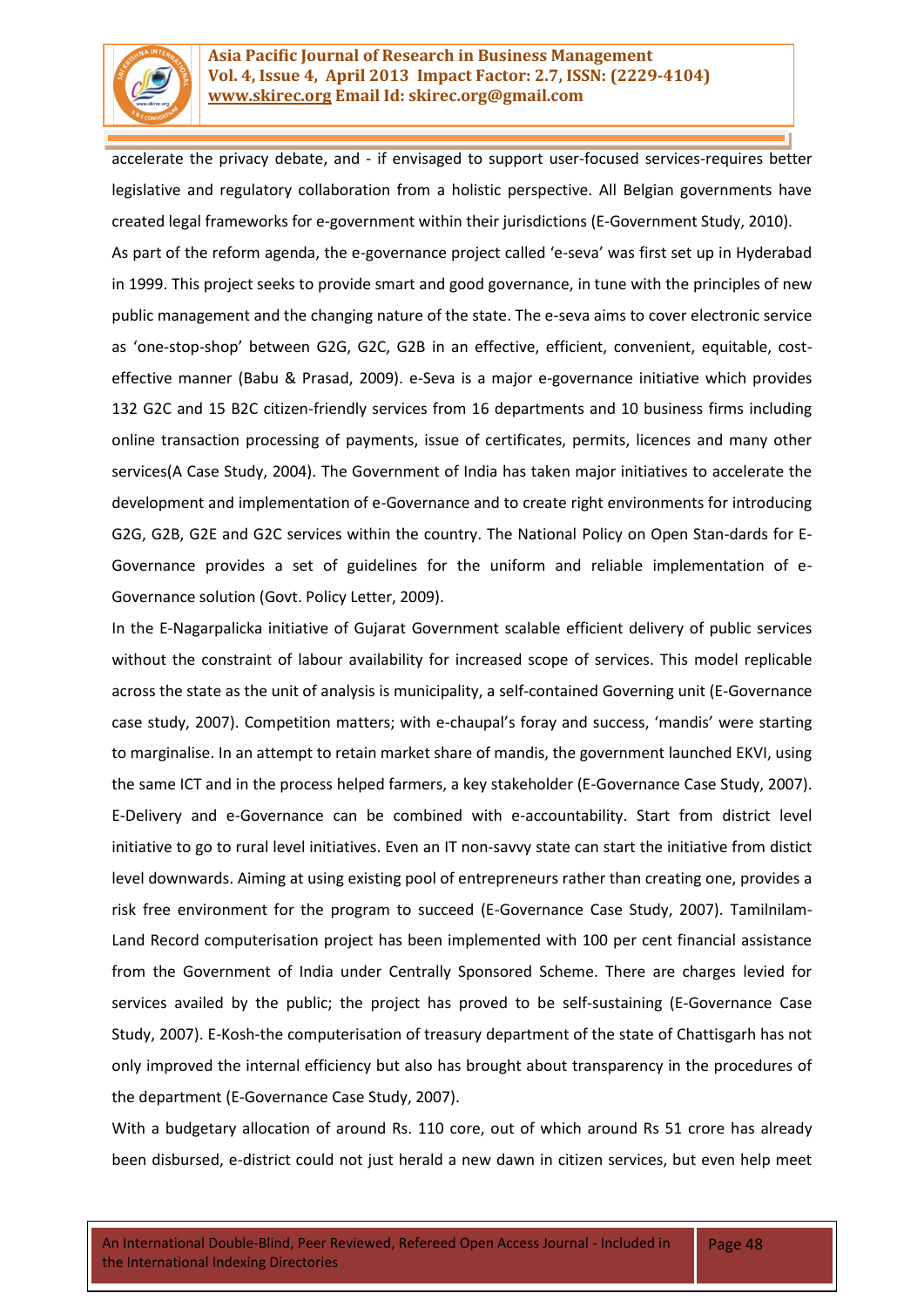

the objectives of Bharat Nirman, both directly and indirectly. E-districts would not just benefit citizens through a better delivery of Bharat Nirman schemes, but also fetch IT players nearly Rs. 2,000 crore by way of contracts spanning hardware, software and systems integration (Umashankar, Mishra & Jaju, 2010). As the internet's reach has expanded, so has its use for governmental functions. More than 200 nations now have some sort of Internet presence, and many have deployed highly sophisticated interactive applications. Such interactivity enables farmers in India to register property claims through village kiosks, and enabled Swiss citizens to reply to their country's 2000 census (Sharma, 2003).

e-Government is the buzzword used to describe a broad range of activities in the use of IT in the public sector both at the level of central government and at the regional and the local level. To benefit from this development and to make use of shared experiences it is important to understand what e-Government "is not" and what e-Government "is" (Bernt Jenaen, 2003). The Government of Kerala has recently partnered with Google to promote its tourism through search and banner advertisements on the search engine. The pioneering initiative is a part of Kerala tourism department's 'login. kerala initiative that was launched around mid-2009. Through this the state has embarked on a series of new IT initiatives aimed towards revitalizing the online presence of the state's tourism, and branding Kerala as one of the hottest travel destination for today's youth (Guha, 2010). The Karnataka State Road Transport Corporation (KSRTC) has been continuously deploying IT in its day-to-day operations to reduce operational costs. What has been a striking feature for KSRTC in the past is that it has always adopted IT in a big way and deployed IT solutions to make its processes efficient and cost-effective (Suraj, 2010). Over the years, Information Technology (IT) has struggled with how to create and effective structure and processes. If organizations focused more on implementing a sound IT Governance strategy, it might help senior executives to manage not only the IT-related activities, but also the perceptions between IT and the rest of the organization, and in doing so, foster a more successful IT organization (Schwarz & Hirschheim, 2003).

Court cases information system helps the UP government keep a tab on court cases (Das, 2010). Web enablement of citizen services is one of then focus areas of NeGP (National e-Governance Plan) which was formed and approved on May 18, 2006 by the Government of India. As it is well established that websites facilitate and efficient and timely interaction between the citizens and the Government, the availability of web driven information & services also finds its space as one of the 27 Mission Mode Projects of the NeGP (Verma & Joshi, 2010). E-Government delivers a ser of tools enabling the public sector to reconsider and simplify the regulatory context around public sector business processes, and to use this set of tools to create simpler business processes within public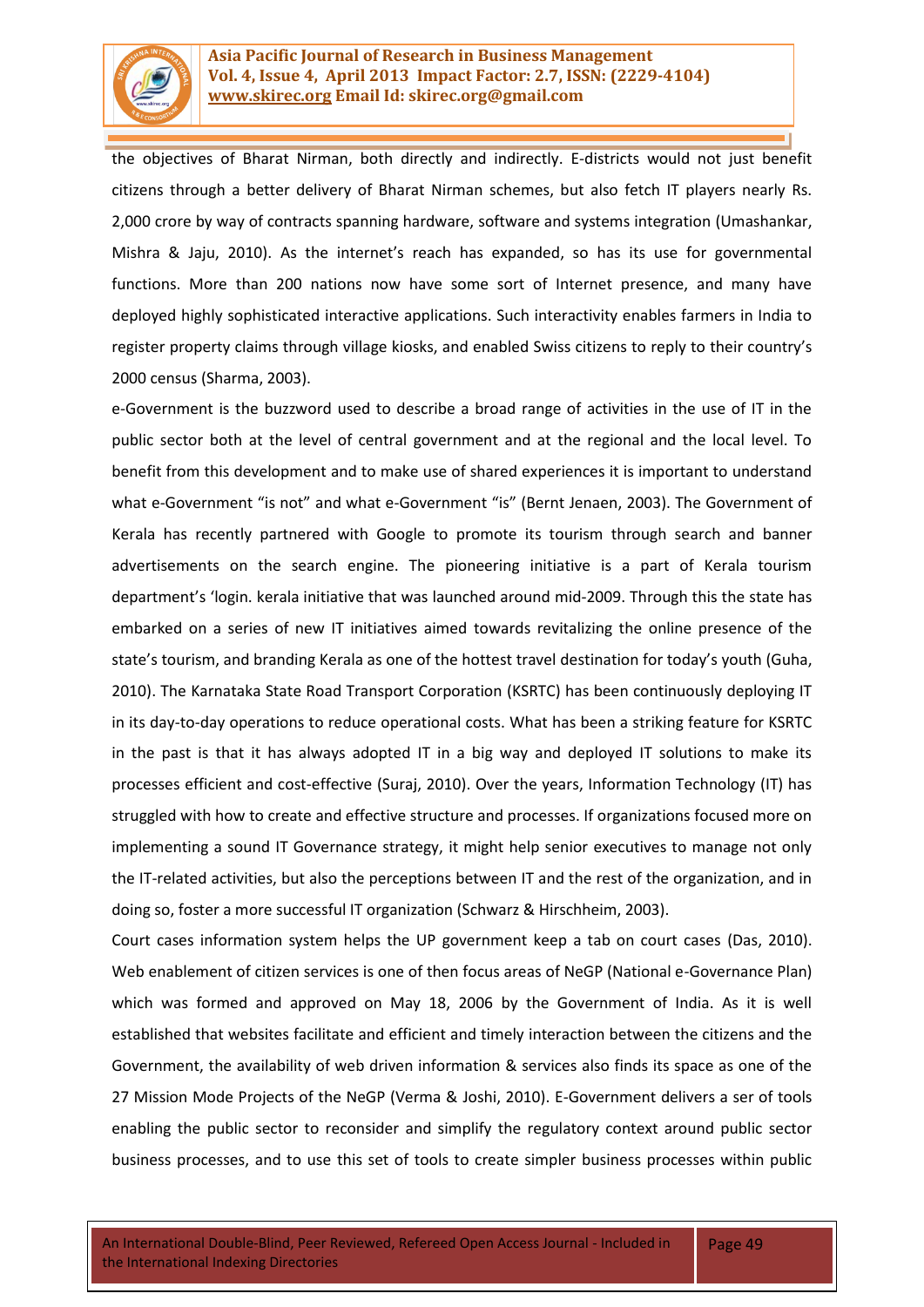

sector organizations or across organisational boundaries and levels of government (E-Government Study, 2010).

Overall, governments around the globe are facing significant changes in the coming years which will shape their thinking on digital government in general and the priorities for benchmarking it in particular. Among others, these are the trade-off between free market and regulation, demographic change and the information economy (Schellong, 2010). Cloud computing is becoming more and more real with every passing day. Several technical innovations in security, storage, network and connectivity have made cloud infrastructures feasible. Vendors are trying to create reliable, cost efficient and scalable computing cloud for their customers (Shukla, 2009). Rules of Origin (ROO), globally applied to determine the eligibility for trade preferences, are a vital instrument in international trade, since they defines the country of origin of products. The implementation of the Rules of Origin (ROO) knowledge representations of support Web-based E-Government services is accomplished "Rules of Origin Verification Systems", Know more simply as "RVERTs" (Varavithya & Esichaikul, 2007).

Behaviour of E-Gove where organizational and financial perspectives have distinct implications over parsimonious technology adoption behaviour. First, technology adoption model (TAM), diffusion of innovation theory (DOI), and theory of planned behaviour (TPB) cannot capture and specify the complete essence of e-Gov differ. Citizens to adopt e-Gov at different stages of service maturity (Shareef; Kumar; Kumar & Dwivedi, 2011). Since 2001, the United Nations (UN) and affiliated organizations have measured e-Government initiatives of more than 178 Member States of the UN, by devising "e-Government Readiness Index" (e-GRI) and "e-Participation Index" (e-PI). The UN has published rankings for its Member States in terms of e-GRI and e-PI, through e-Government Readiness Assessments (Surveys). Member states of the UN and digital government research community as well as academicians and practitioners regularly use the e-GRI and e-PI as a point-ofreference; this fact alone signifies the importance of evaluating the existing UN methodologies assessing e-Governance (Potnis, 2010). The recent advances in the internet technology have propelled the development of related applications in electronic communications and transactions, including electronic commerce and electronic government (e-Government). There has been a proliferation of e-government initiatives worldwide undertaken under different forms of government, socioeconomic settings, and technological conditions (Nour; Abdel Rahman & Fadlalla, 2008).

An Indian case study of NDMC (New Delhi Municipal Corporation) has been taken up for analyses and placement into the framework. The results obtained suggest that to have a proper evaluation of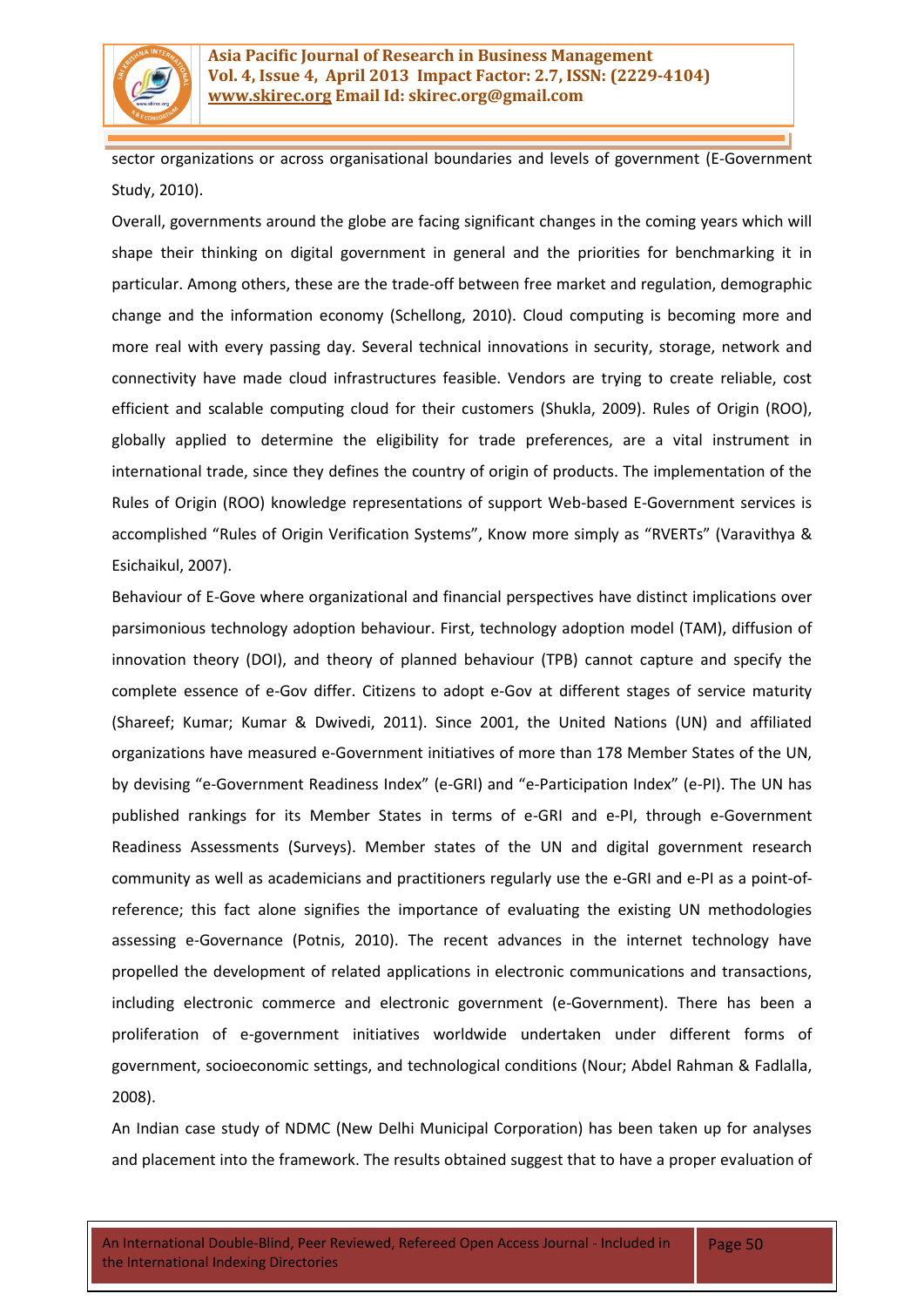

tangible and intangible benefits of e-government, the projects should be in a mature stage with proper information systems in place. All of the e-government projects in India are still in a nascent stage; hence, proper information flow for calculating 'return on e-government' considering tangible and intangible benefits cannot be fully ascertained (Gupta & Debashish, 2003). Central Government bid to extend their control over local authorities through E-Government. The process of building an E-Government infrastructure is unfolding in an environment in which local actors' interests are weakly inscribed, while interests of the global actors are strongly inscribed. The overall implication is a trend in which the Central Government is enhancing bureaucratization through managerialization (Ochara, 2010). The factors influencing end-user adoption of the Government information System (GAIS) are significantly affected by perceived usefulness, relative advantage, and trust. Perceived usefulness of the GIAS is directly affected by subjective norm; image, output quality, and perceived ease of use (Sang; Lee & Lee, 2009).

#### **RESEARCH METHODOLOGY:**

This research methodology comprises of the following sections:

#### **STATEMENT OF THE PROBLEM:**

The Maximum need of RTI and E-Governance is observed at decentralised levels. In this context a description is made of certain cutting edge initiatives undertaken by state governments. The study ends with some suggestions to governments. The study ends with some suggestions to promote RTI and ICT with E-Governance.

The study revealed that in all these e-governance projects, there was a reduction in corruption, waiting time, and also in the cost of availing services by the people.

In all the states in the country, several good attempts have been made to start e-governance projects. These have made significant contribution for providing interface to citizens sitting in their locality of villages and get a few services from e-kiosks. In the process, a few successful models have emerged, especially in the areas of land records management in tehsil and collection of utility bills in the urban areas. Among others, prominent areas are: long and cumbersome processes to provide services, lack of citizens-centric approach, inadequate capacity of delivery system to deliver, and lack of responsive work culture.

In the present study will make to diagnose the performance of different e-governance projects and ICT in India. Study and compare these specific areas of research concerning: Understand and the user perception and satisfaction with regard to the E-Governance in Haryana. The use of ICT in case investigation and the use of ICT in case management.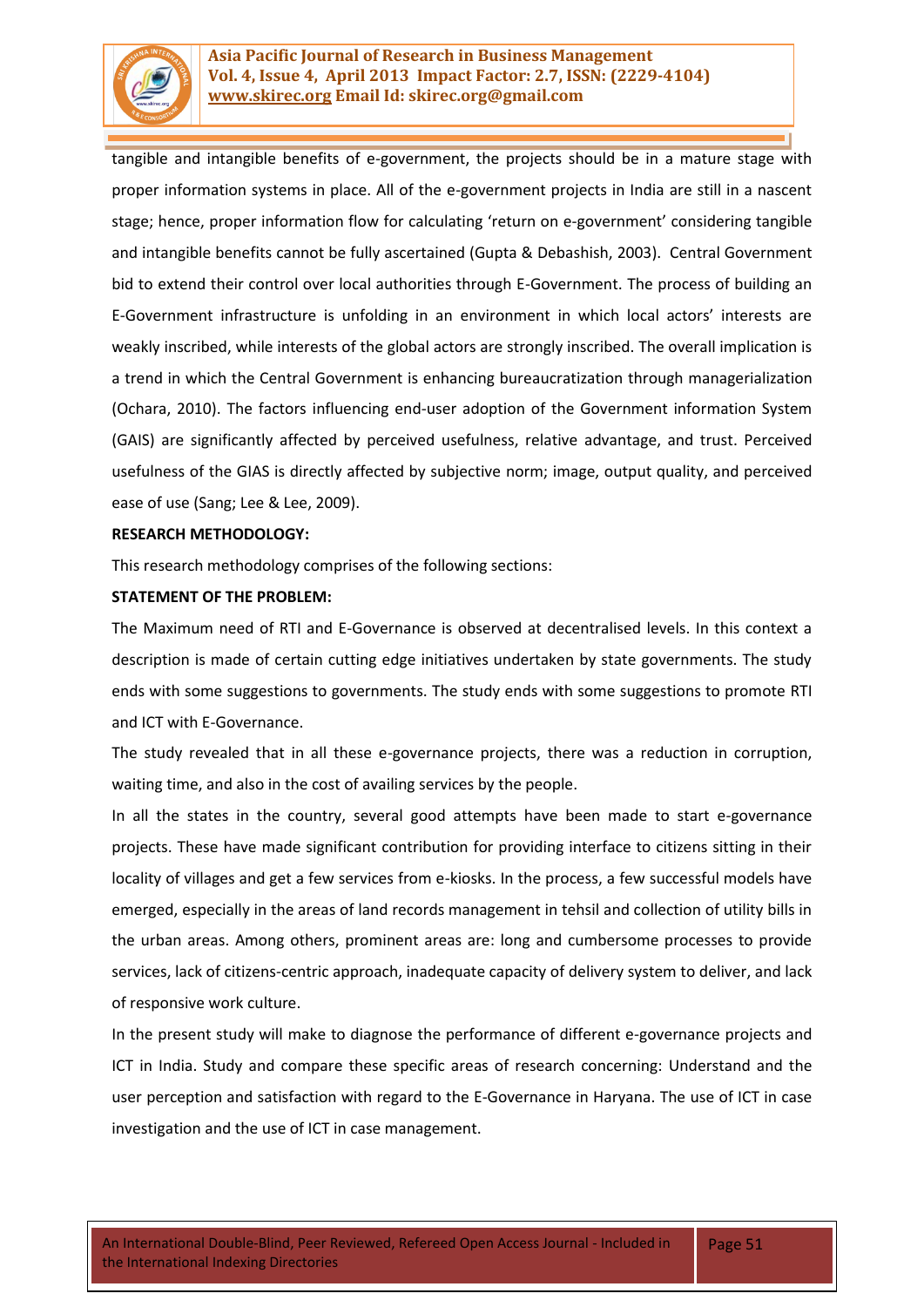

# **OBJECTIVE OF THE STUDY:**

- 1. To study the E-Governance in India.
- 2. To study the E-Governance initiatives in India.
- 3. To find the state wise teledensity in India.
- 4. To identify the official websites in India.

### **METHODS OF DATA COLLECTION:**

The study is based on secondary data. In order to collect secondary data to understand the concept of perception and satisfaction in the e-governance, the various secondary sources use for the purpose of study include Annual reports of Government, reports published by Data monitor, various Magazines, Websites, Journals and Newspapers. The review of existing literature also helps in building the constructs of perception and user satisfaction with E-Governance services and help in frame the objective of the study.

| Sr.                     | <b>State/Union Territory</b> | <b>Initiatives</b>                                                     |
|-------------------------|------------------------------|------------------------------------------------------------------------|
| No.                     |                              |                                                                        |
| $\mathbf{1}$            | <b>Andhra Pradesh</b>        | e-Seva, CARD, VOICE, MPHS, FAST, e-Cops, AP online-One-stop-           |
|                         |                              | shop on the Internet, Saukaryam, Online Transaction processing         |
| $\mathbf{2}$            | <b>Bihar</b>                 | Sales Tax Administration Management Information                        |
| 3                       | Chhattisgarh                 | Chhattisgarh Infotech Promotion Society, Treasury office, e-linking    |
|                         |                              | project                                                                |
| $\overline{\mathbf{a}}$ | <b>Delhi</b>                 | Automatic Vehicle Tracking System, Computerisation of website of       |
|                         |                              | RCS office, Electronic Clearance System, Management Information        |
|                         |                              | System for Education etc                                               |
| 5                       | Goa                          | Dharani Project                                                        |
| 6                       | Gujarat                      | Mahiti Shakti, request for Government documents online, Form           |
|                         |                              | book online, G R book online, census online, tender notice.            |
| $\overline{\mathbf{z}}$ | Haryana                      | Nai Disha                                                              |
| 8                       | <b>Himachal Pradesh</b>      | Lok Mitra                                                              |
| 9                       | Karnataka                    | Bhoomi, Khajane, Kaveri                                                |
| 10                      | <b>Kerala</b>                | e-Srinkhala, RDNet, Fast, Reliable, Instant, Efficient Network for the |
|                         |                              | <b>Disbursement of Services (FRIENDS)</b>                              |
| 11                      | <b>Madhya Pradesh</b>        | Gyandoot, Gram Sampark, Smart Card in Transport Department,            |
|                         |                              | Computerization MP State Agricultural Marketing Board (Mandi           |

#### **E-governance initiatives in India**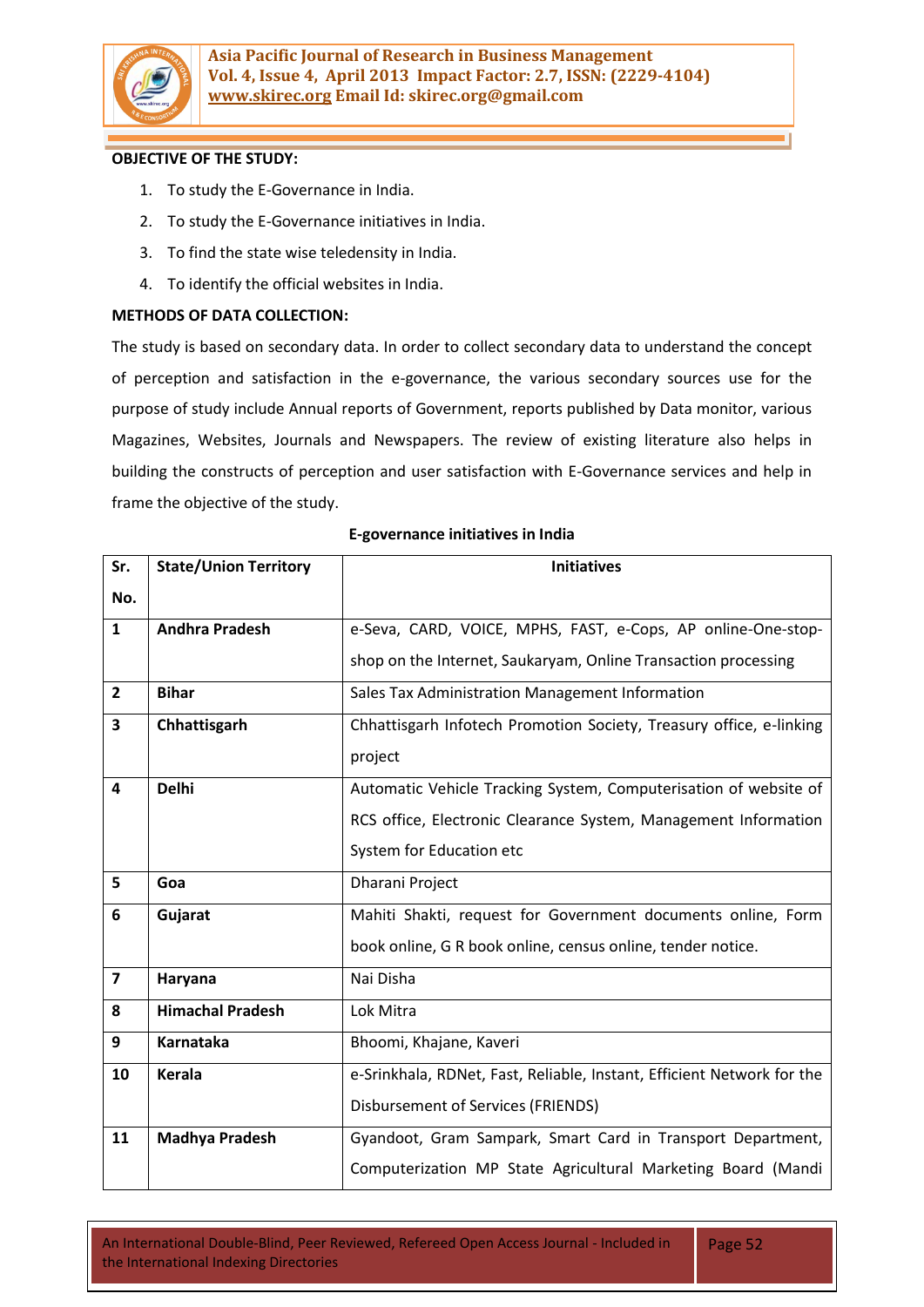

|    |                             | Board) etc                                                        |
|----|-----------------------------|-------------------------------------------------------------------|
| 12 | <b>Maharashtra</b>          | SETU, Online Complaint Management System-Mumbai                   |
| 13 | Rajasthan                   | Jan Mitra, RajSWIFT, Lokmitra, RajNIDHI                           |
| 14 | <b>Tamil Nadu</b>           | Rasi Maiyams-Kanchipuram; Application forms related to public     |
|    |                             | utility, tender notices and display                               |
| 15 | <b>North-Eastern States</b> |                                                                   |
| 16 | Arunachal Pradesh,          | Community Information Center. Forms available on                  |
| 17 | Manipur, Meghalaya          | the Meghalaya website under schemes related to                    |
| 18 | Mizoram & Nagaland          | social welfare, food civil supplies and consumer affairs, housing |
|    |                             | transport etc.                                                    |

| <b>States</b>           | <b>Teledensity</b> |                |              |  |
|-------------------------|--------------------|----------------|--------------|--|
|                         | <b>Urban</b>       | Rural          | <b>Total</b> |  |
| Delhi                   | 30.2               | $\overline{0}$ | 26.9         |  |
| Punjab                  | 25.7               | 4.6            | 11.6         |  |
| Kerala                  | 23.7               | 7.9            | 11.1         |  |
| Andaman & Nicobar       | 15                 | 7.7            | 9.6          |  |
| Maharashtra             | 19.3               | 2.2            | 9            |  |
| <b>Himachal Pradesh</b> | 39.6               | 5.4            | 8.4          |  |
| <b>Tamil Nadu</b>       | 15.2               | 2.1            | 7.8          |  |
| Gujarat                 | 17.8               | 2.5            | 7.4          |  |
| Karnataka               | 15.8               | 2.4            | 6.5          |  |
| Haryana                 | 16.5               | 2.3            | 6.1          |  |
| Andhra Pradesh          | 16.5               | $\overline{2}$ | 5.6          |  |
| Uttaranchal             | 12.6               | 1.3            | 4            |  |
| <b>West Bengal</b>      | 11.5               | 0.9            | 3.7          |  |
| Rajasthan               | 11.3               | 1.3            | 3.4          |  |
| Madhya Pradesh          | 10.2               | 0.6            | 2.9          |  |
| North East              | 9.2                | 0.9            | 2.7          |  |
| Jammu & Kashmir         | 8.3                | 0.5            | 2.5          |  |
| Orissa                  | 11.3               | 0.9            | 2.2          |  |

## **State wise Teledensity**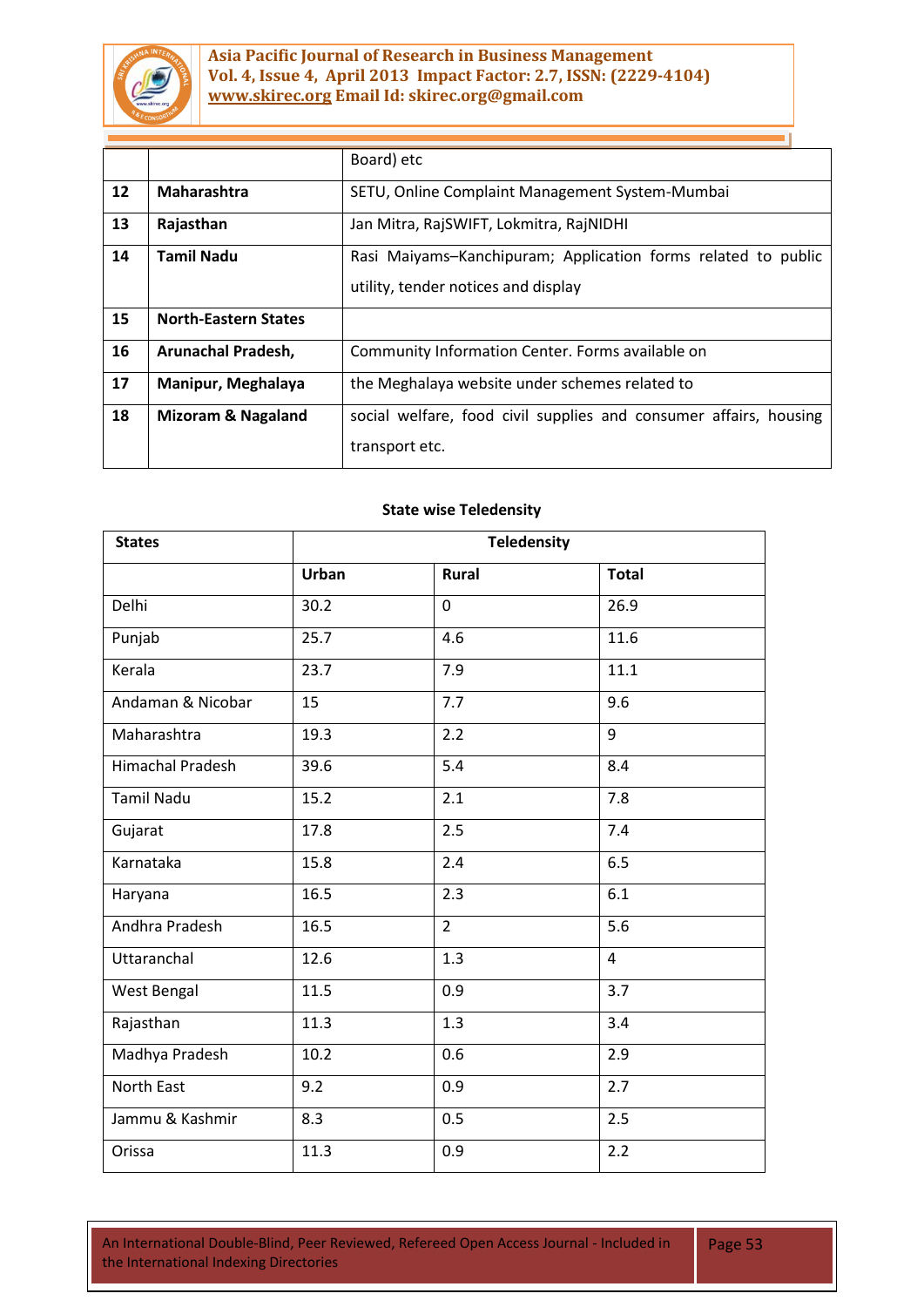

| <b>Uttar Pradesh</b> | 8.8  | 0.6 | 2.1 |
|----------------------|------|-----|-----|
| Assam                | 11.5 | 0.5 | 1.9 |
| Jharkand             | 6.1  | 0.4 | 1.6 |
| Chattisgarh          | 5.6  | 0.4 | 1.4 |
| <b>Bihar</b>         | 9.3  | 0.5 | 1.3 |
| <b>Total</b>         | 15.2 | 1.5 | 5   |

**Source:** Ministry of Communications and Information Technology

## **Official websites of different stats of India**

| Sr. No.        | State/ union territory    | <b>Official websites</b>                      |
|----------------|---------------------------|-----------------------------------------------|
| $\mathbf{1}$   | Andaman & Nicobar (UT)    | http://andaman.nic.in/                        |
| $\mathbf{2}$   | Andhra Pradesh            | http://www.aponline.gov.in/apportal/index.asp |
| 3              | <b>Arunachal Pradesh</b>  | http://arunachalpradesh.nic.in/govt.htm       |
| 4              | Assam                     | http://assamgovt.nic.in/                      |
| 5              | <b>Bihar</b>              | http://bihar.nic.in/                          |
| 6              | Chandigarh (UT)           | http://chandigarh.nic.in/                     |
| $\overline{ }$ | Chhattisgarh              | http://chhattisgarh.nic.in/                   |
| 8              | Dadra & Nagar Haveli (UT) | http://goidirectory.nic.in/dadra.htm          |
| 9              | Daman & Diu (UT)          | http://daman.nic.in/                          |
| 10             | Delhi                     | http://delhigovt.nic.in/newdelhi/index.html   |
| 11             | Goa                       | http://goagovt.nic.in/                        |
| 12             | Gujarat                   | http://www.gujaratindia.com/index.htm         |
| 13             | Haryana                   | http://haryana.nic.in/                        |
| 14             | <b>Himachal Pradesh</b>   | http://himachal.nic.in/                       |
| 15             | Jammu & Kashmir           | http://jammukashmir.nic.in/                   |
| 16             | Jharkhand                 | http://jharkhand.nic.in/                      |
| 17             | Karnataka                 | http://www.kar.nic.in/govt                    |
| 18             | Kerala                    | http://www.kerala.gov.in/                     |
| 19             | Lakshadweep (UT)          | http://lakshadweep.nic.in/                    |
| 20             | Madhya Pradesh            | http://www.mpgovt.nic.in/                     |
| 21             | Maharashtra               | http://www.maharashtra.gov.in/                |
| 22             | Manipur                   | http://manipur.nic.in/                        |
| 23             | Meghalaya                 | http://meghalaya.nic.in/                      |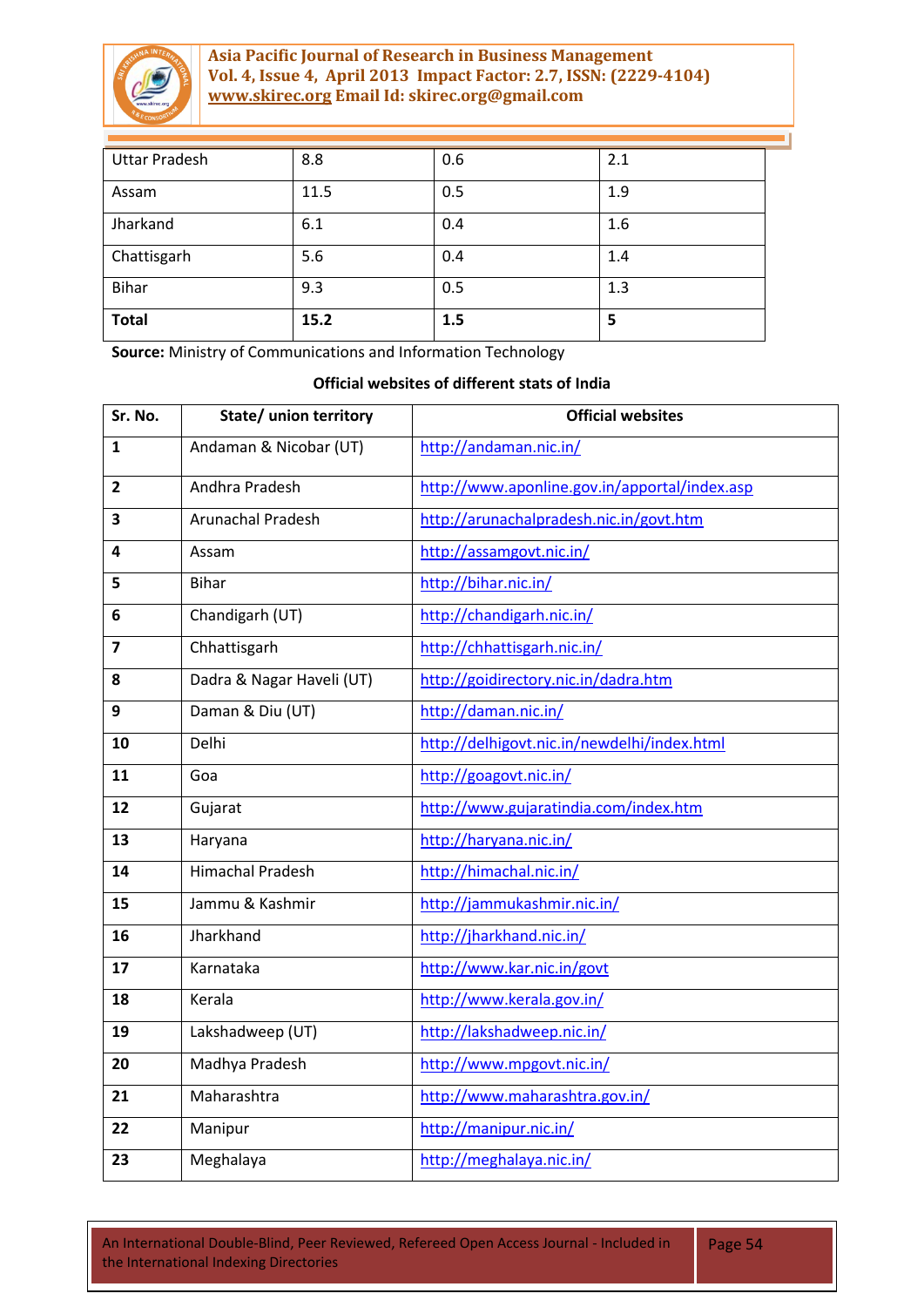

| 24 | Mizoram          | http://mizoram.nic.in/                             |
|----|------------------|----------------------------------------------------|
| 25 | Nagaland         | http://nagaland.nic.in/                            |
| 26 | Orissa           | http://orissagov.nic.in/                           |
| 27 | Pondicherry (UT) | http://pondicherry.nic.in/                         |
| 28 | Punjab           | http://punjabgovt.nic.in/                          |
| 29 | Rajasthan        | http://www.rajasthan.gov.in/                       |
| 30 | Sikkim           | http://sikkim.nic.in/                              |
| 31 | Tamil Nadu       | http://www.tn.gov.in/                              |
| 32 | <b>Tripura</b>   | http://tripura.nic.in/                             |
| 33 | Uttar Pradesh    | http://www.upgov.nic.in/                           |
| 34 | Uttaranchal      | http://www.uttaranchalassembly.org/government.html |
| 35 | West Bengal      | http://www.wbgov.com/e-gov/IntroJpgNew.htm         |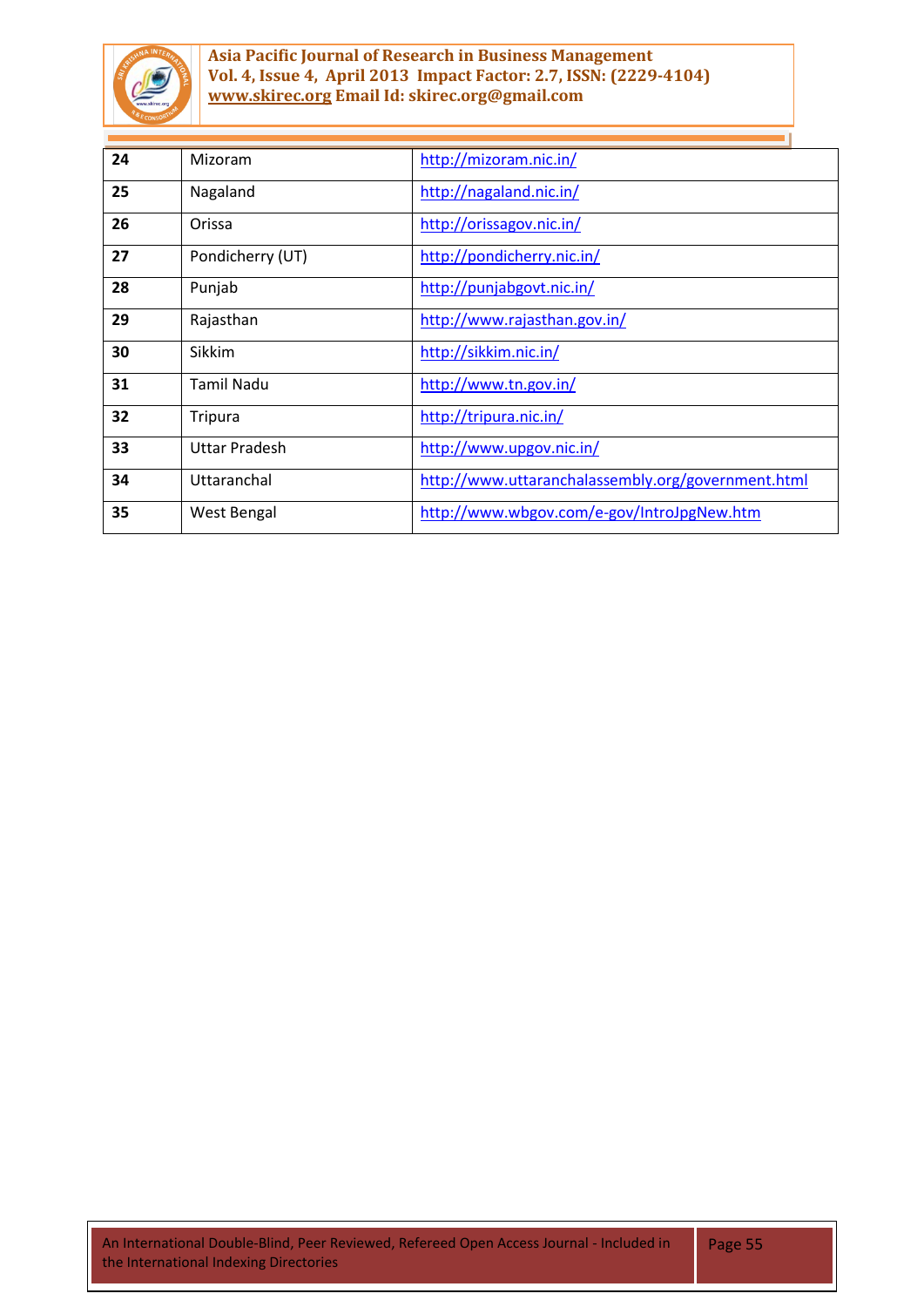

#### **REFERENCES:**

- **Babu, D.R. Satish and Prasad Sheela (2009)** 'Conceptualising the Process of E- Governance: The E-Seva Experience in Hydrabad', *Indian Journal of Public Administration,* Vol.-LV No.2, April-June, pp. 165-186.
- **Bakshi; Arun, Pyngavil; Rajesh S. and Klita, Rahul C. (2010)** 'E-Governance- Issues, strategies and Prospects', *Effulgence,* Vol. 8 No. 2, pp. 18-24.
- **Barooah, Nilakhshi (2010)** 'Spotlight on What's Cooking @ Kumbh', *Dataquest A Cyber Media Publication,* January 31, pp. 74-75.
- **Berleur, Jacques (1997)** 'Culture and Democracy Revisited in the Global Information Society', *Information Technology in developing Countries,*Vol.7 No.1. [http://www.iimahd.ernet.in/egov/ifip/jan97.htm.](http://www.iimahd.ernet.in/egov/ifip/jan97.htm)

**Bernt Jensen, Poul (2003)** 'eGovernment: The Danish Experience', *E-Commerce,* 51-53.

- **Bhuiyan, Shahjahan H. (2011)** 'Modernizing Bangladesh Public Administration through egovernance: Benefits and Challenges', *Government Information Quarterly,* No. 28, pp. 54- 65.
- **Centrre for the Development of Advanced Computing (CDAC) (2000)** 'Towards E-governance', 10 December, 1999, Bangalore, India.

http://www.cdacindia.com/html/press/spot08.htm

- **Cordella, Antonio and Lannacci, Federico (2010)** 'Information systems in the Public Sector: The e-Government enactment Framework', *Journal of Strategic Information Systems,* Vol. 19 Issue-1, March, pp. 52-66.
- **Das, Stuti (2010)** 'Spotlight on-On the Fast Track' *Dataquest the Cyber Media Publication,* April 15, p.64.
- **Dasgupta, Shekhar (2003)** 'eGoverning India Simplifying the Complex for the Common Man' *E*-*Commerce'*, April, pp. 36-37.
- Dev, Bringi (1999) 'E-governance: India in the 21<sup>st</sup> Century', Cyber India Online Ltd. <http://www.ciol.com/content/cervices/egov/>
- **Dutta, Atreyee (2010)** 'Focus on Building the third Mandate', *Dataquest A Cyber Media Publication,* April 15, pp. 57-59.
- **E-Governance Case Study (2004)** 'E-Choupal: A Unique Blend of ICT and Second Generation Reforms', *Electronics Information and Planning,* Oct.-Nov., pp. 35-41.
- **E-Governance Case Study (2004)** 'E-Seva: Public Delivery System at its Best', *Electronics Information and Planning,* Oct.-Nov., pp. 42-48.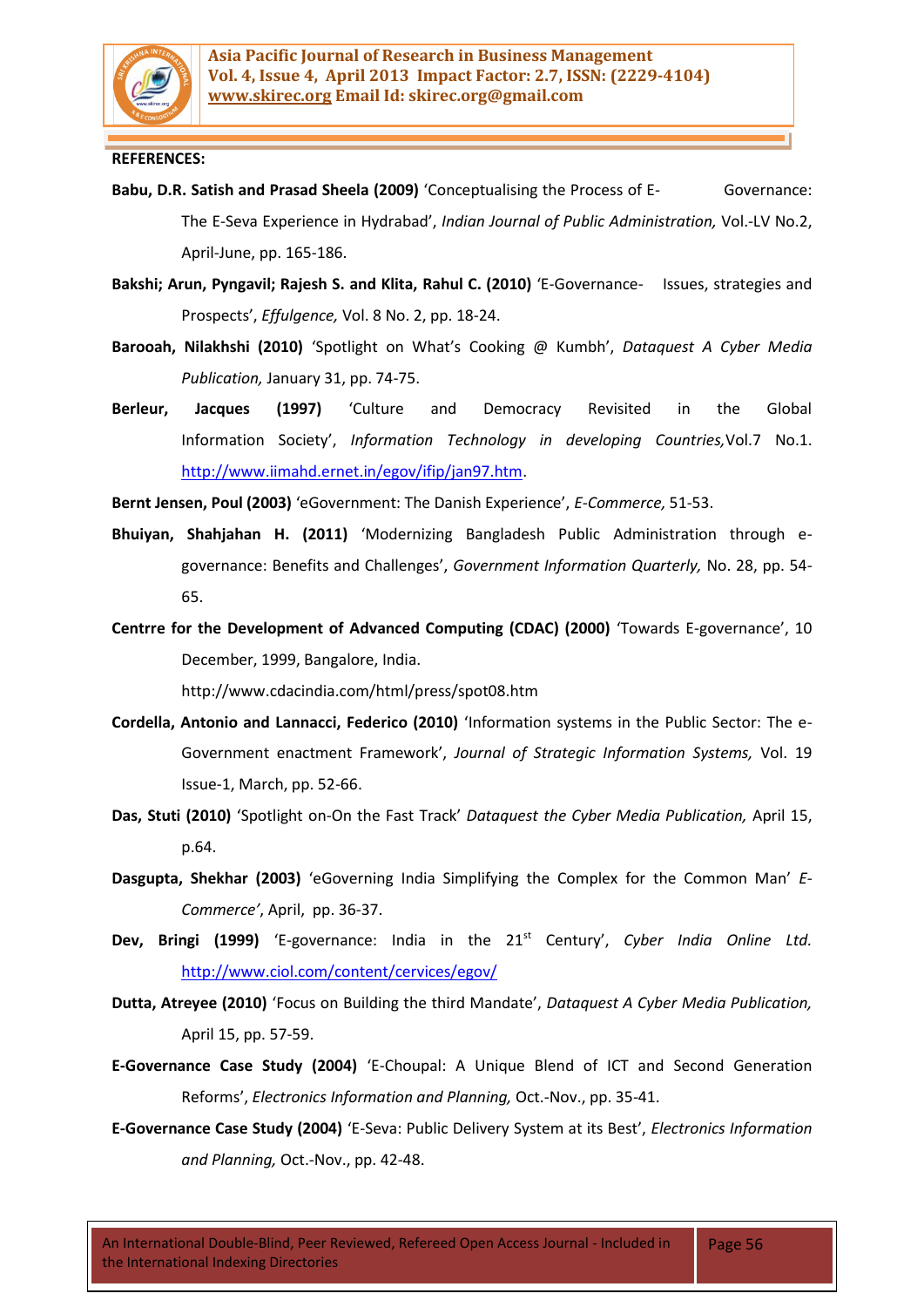

**E-Governance Case Study (2007)** 'E-Agricultural Marketing (EKVI) An Initiatives of the Madhaya Pardesh Government', *Electronics Information and Planning,* June-July, pp.223-227.

- **E-Governance Case Study (2007)** 'E-Kosh-Computerisation of the Treasury Department An Initiatives of the Chhattisgarh Government', *Electronics Information and Planning,* June-July, pp.236- 239.
- **E-Governance Case Study (2007)** 'E-Nagarpalika An Initiatives of the Gujrat Government', *Electronics Information and Planning,* June-July, pp. 219-222.
- **E-Governance Case Study (2007)** 'Lokvani-An Effort to Empower An Initiatives of the U.P. Government', *Electronics Information and Planning,* June-July, pp.228-232.
- **E-Governance Case Study (2007)** 'Tamilnilam the Land Records Computerisation Project of Tamil Nadu', *Electronics Information and Planning,* June-July, pp. 233-235.
- **E-Governance Study (2007)** 'Diffusion of ICT and Output and Employment Multipliers in key Indian States', *Electronics Information and Planning'* June-July, pp. 240-245.
- **E-Government Studies (2010)** 'Challenges to E-Government', *Electronics Information and Planning,* Vol. 37 No. 5-6, Feb.-March., pp. 138-157.
- **E-Government Studies (2010)** 'E-Government for simplification', *Electronics Information and Planning,* Vol. 37 No. 11-12, Aug.-Sep., pp. 310-315.
- **Galbi, Douglas (2001)** 'E-Government: Developing State Communications in a Free Media Environment', *iMP Magazine.*

[http://www.cisp.org/imp/february\\_2001/02\\_01galbi.htm.](http://www.cisp.org/imp/february_2001/02_01galbi.htm)

- **Ghere, Richard K. and Young, Barian A. (1998)** 'The Cyber-management Environment: Where Technology and Ingenuity Meet Public Purpose and Accountability', *Public Administration and Management: An Interactive Journal,* Vol. 3 No.1. http;//www.pami.com/gypaper.html
- **Gomez, Recardo and Gould, Elizabeth (2010)** 'The "cool factor" of Public access to ICT: Users' Perceptions of trust in libraries, telecentres and cybercafés in developing countries', *Information Technology and people,* Vol. 23 No. 3, April, pp. 247-264.
- **Govt. Policy Letter (2009)** 'Policy on Standards For E-Governance Government of India' *Industrial Researcher,* Vol. XXXVI No. 2, July-Sep., pp. 24-27.
- **Gudaitis, Terry M. (2001)** 'The Most Dangerous Place on Earth in 2001: A Cyber Ethnography', *iMP Magazine, May.*

[http://www.cisp.org/imp/may\\_2001/05\\_01gudaitis.htm.](http://www.cisp.org/imp/may_2001/05_01gudaitis.htm)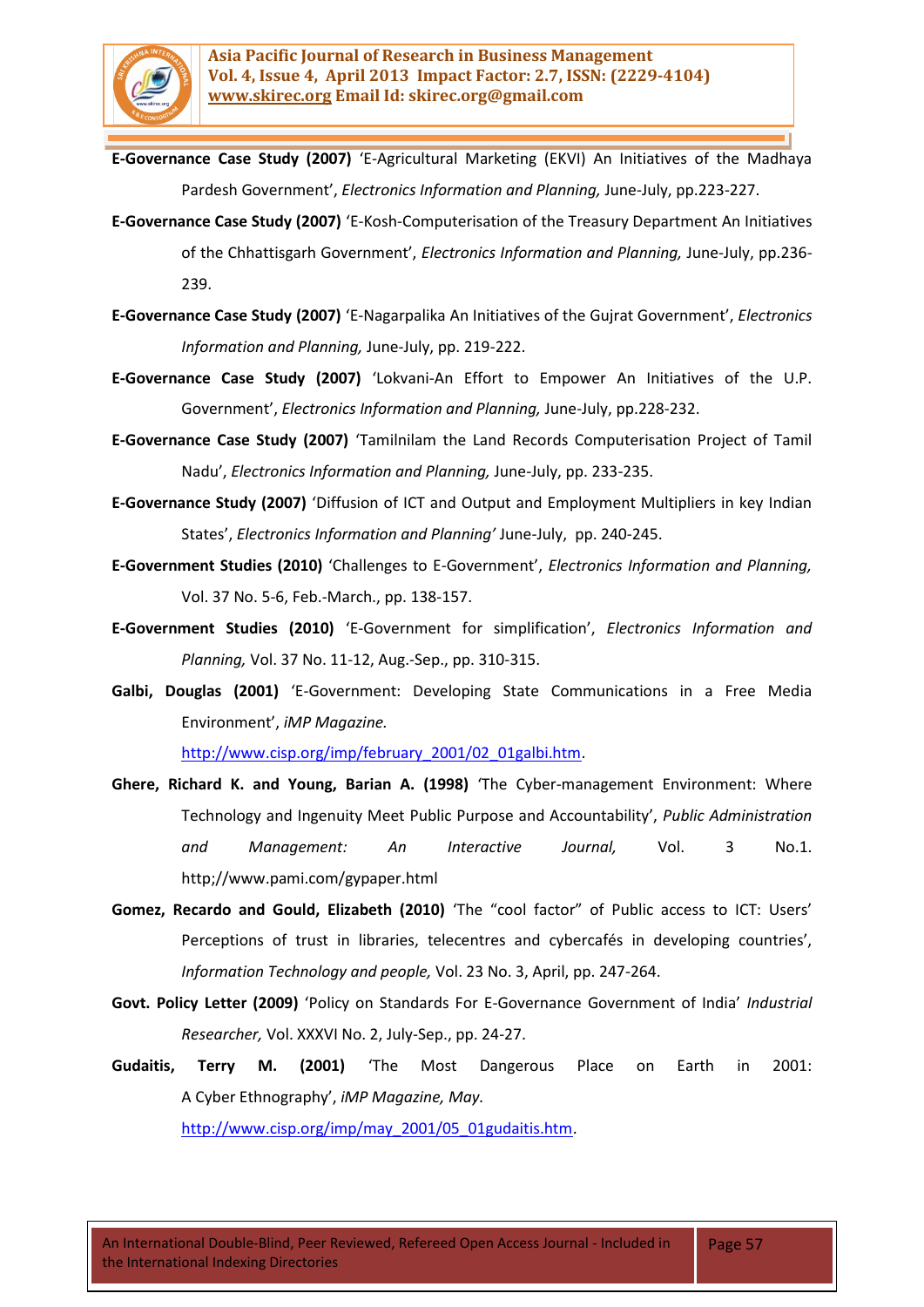

- **Gupta, D.N. (2008)** 'E-Governance A Comprehensive Framework', *Institute of Social Sciences,* New Century Publications, New Delhi.
- **Gupta, M.P. and Jana, Debashish (2003)** 'E-Government evaluation: A framework and case study', *Government Information Quarterly,* No. 20, pp. 365-387.
- **Gupta, R.K. and Lenin, P. (2006)** 'Business Intelligence and E-Governance', *Electronics Information and Planning'* Aug.-Sep., pp. 298-307.
- **Haque, M. Shamsul (2002)** 'E-Governance in India: its impacts on relations among Citizens, Politicians and Public servants', *International Review of Administrative Sciences,* Vol. 68, pp. 231-250.
- **Hariharan, Venktesh (1999)** 'information Poverty: India's New Challenge', *Information Technology in Developing Countries,* Vol.9 No.2.

[http://www.iimahd.ernet.in/egov/ifip/april97.htm.](http://www.iimahd.ernet.in/egov/ifip/april99.htm)

- **Heeks, Richard (1998)** 'Information Age Reform of the Public Sector: The Potential and Problems of IT for India', *Working Paper No. 6. Manchester: Institute for Development Policy and Management,* University of Manchester.
- **Jain Abhishek and Jain Aarushi (2009)** 'Promoting Right to Information through E-Governance-A Case of E-Soochna and other Initiatives in H.P', *Indian Journal of Public Administration,* Vol.-LV No.1, Jan.-March, pp. 36-51.
- **Kvasny, Lynette and Lee, Roderick (2011)** 'e-Government Services for faith-based organisations: Bridging the Organizational divide', *Government Information Quarterly,* No. 28, pp. 66-73.
- **Menzel, Donald C. (1998)** 'Introduction', *Public Administration and Management: An Interactive Journal,* Vol.3 No.1.[, http://www.pamij.com/cybintro.htm.](http://www.pamij.com/cybintro.htm)
- **Ministry of Information Technology (MIT) (2001a)** 'Electronic Governance-A Concept Paper', *Ministry of Information Technology, India.* <http://egov.mit.gov.in/>
- **Ministry of Information Technology (MIT) (2001b)** 'About Electronic-governance', *Ministry of Information Technology, India.,* <http://egov.mit.gov.in/>
- **Ministry of Information Technology (MIT) (2001c)** 'EG Initiatives in States/Ministries/Departments', *Ministry of Information Technology, India.* <http://egov.mit.gov.in/>
- **Mishra, Ashwani (2009)** 'Case study on SREI SAHAJ E-VILLAGE Channel Partners at Large', *The CTO FORUM,* June, p. 24.
- **Misra, B.P.; Agarwal, A. and Kumar, A. (2001)** 'Panel Discussion: IT and Citizen Services', *The Roundtable on IT in governance,* 12 January, New Delhi. http://www.imaindia.com/papers/itiindex.htm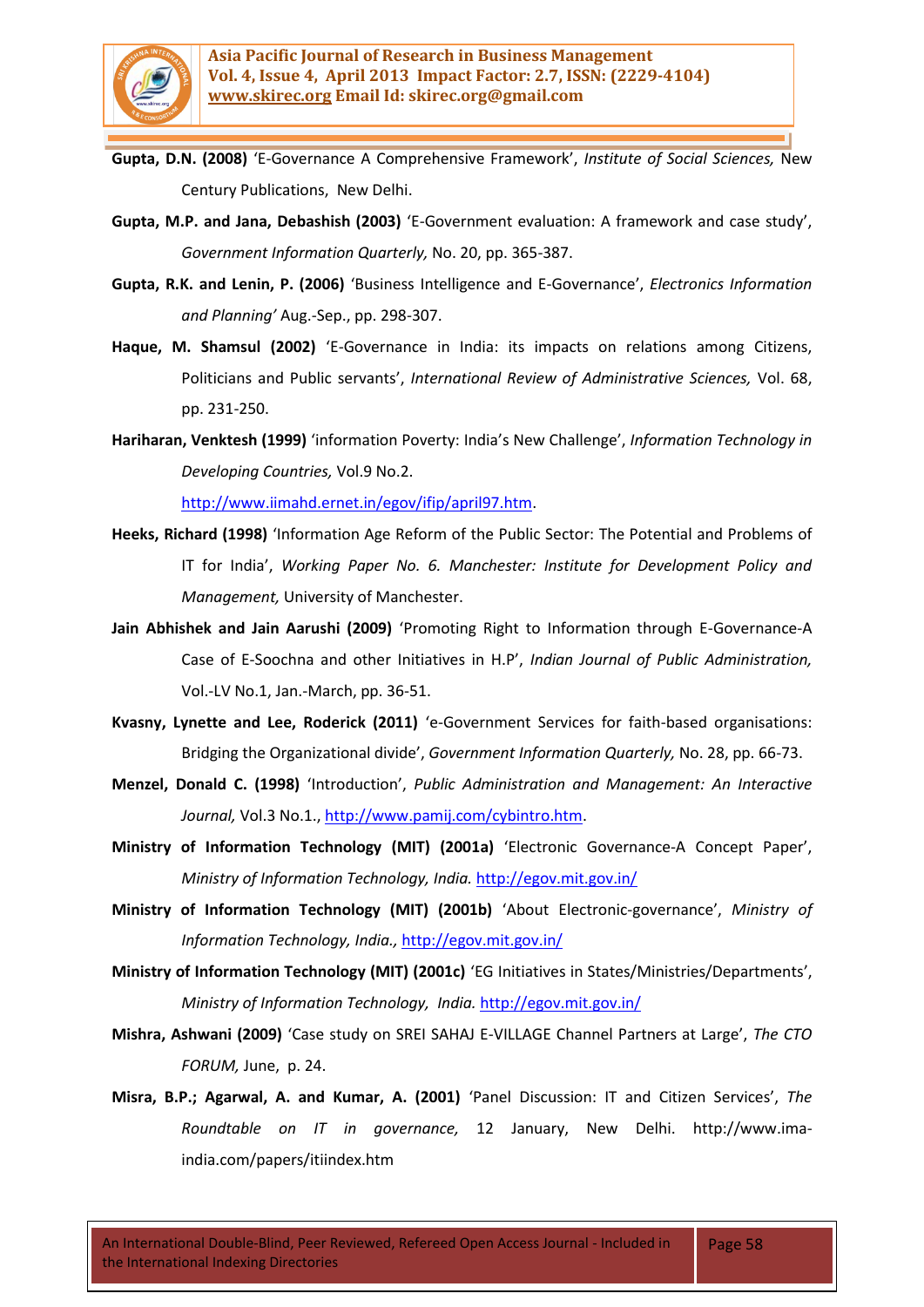

- Nawara, Diego D. and Cornford, Tony (2009) 'Globalization, Network, and governance: Researching Global ICT Programs', *Government Information Quarterly,* No. 26, pp. 35-41.
- **Norris, Pippa (2001)** 'Digital Divide? Civil Engagement, Information Poverty and the Internet in Democratic Societies', *Cambridge: Cambridge University Press.*
- **Nour, Mohamed A.; Abdel Rahman, Abdel Rahman A. and Fadlalla, Adam (2008)** 'Context based initiative framework for e-government initiatives', *Government Information Quarterly,* No. 25, pp. 448-461.
- **Ochara, Nixon Muganda (2010)** 'Assessing irreversibility of an E-Government project in Kenya: Implication for governance', *Government Information Quarterly,* No. 27, pp. 89-97.
- **Patwa, Sanjeev; Mishra, Asheesh and Rathore, Vijay Singh (2010)** 'E-Government in India: A Study on citizen Centeredness', *Oorja Journal of Management and IT,* Vol. 8 No. 2, May-Aug., pp. 9-15.
- **Pardo, Theresa A. (2000)** 'Realizing the Promise of Digital Government: It's More than Building a Web Site', *IMP Magazine,* oct.

http://www.cisp.org/imp/octover\_2000/10\_00pardo.htm

- **P C World (2000)** 'Cyber States in India and E-governance'. http://www.pcwindia.com/2000jun/cs.htm
- **Potnis, Devendra D. (2010)** 'Measuring e-Governance as an innovation in the public sector', *Government Information Quarterly,* No. 27, pp. 41-48.
- **Raina, Monika and Cecchini, Simone (2002)** 'E-Governance: A Giant Leep Forward', *E-Commerce,*  September, pp. 23-26.
- **Rao, S.R. (2009)** 'E-Governance is more about Government than IT', *The CTO FORUM,* pp.14-15.
- **Rorissa, Abebe and Demissie, Davit (2010)** 'An analysis of African E-Government Service Websites' *Government Information Quarterly,* No. 27, pp. 161-169.
- **Sang, Sinawong Sang; Lee, jeong-Dong and Lee Jongsu (2009)** 'E-government adoption in Cambodia- a partial least squares approach', *Transforming Government: People, Process and Policy,* Vol. 4 No. 2, pp. 138-157.
- **Schellong, Alexander R. M. (2010)** 'Benchmarking E-U e-government at the crossroads: A framework for e-government benchmark design and improvement', *Transforming Government People, Process and Policy,* Vol. 4 No.4, April, pp. 365-385.
- **Schware, Robert (2000)** 'Information Technology and Public Sector Management in Developing Countries: Present Status and Future Prospects', *Indian Journal of Public Administration,* Vol. 46 No. 3, pp. 411-416.